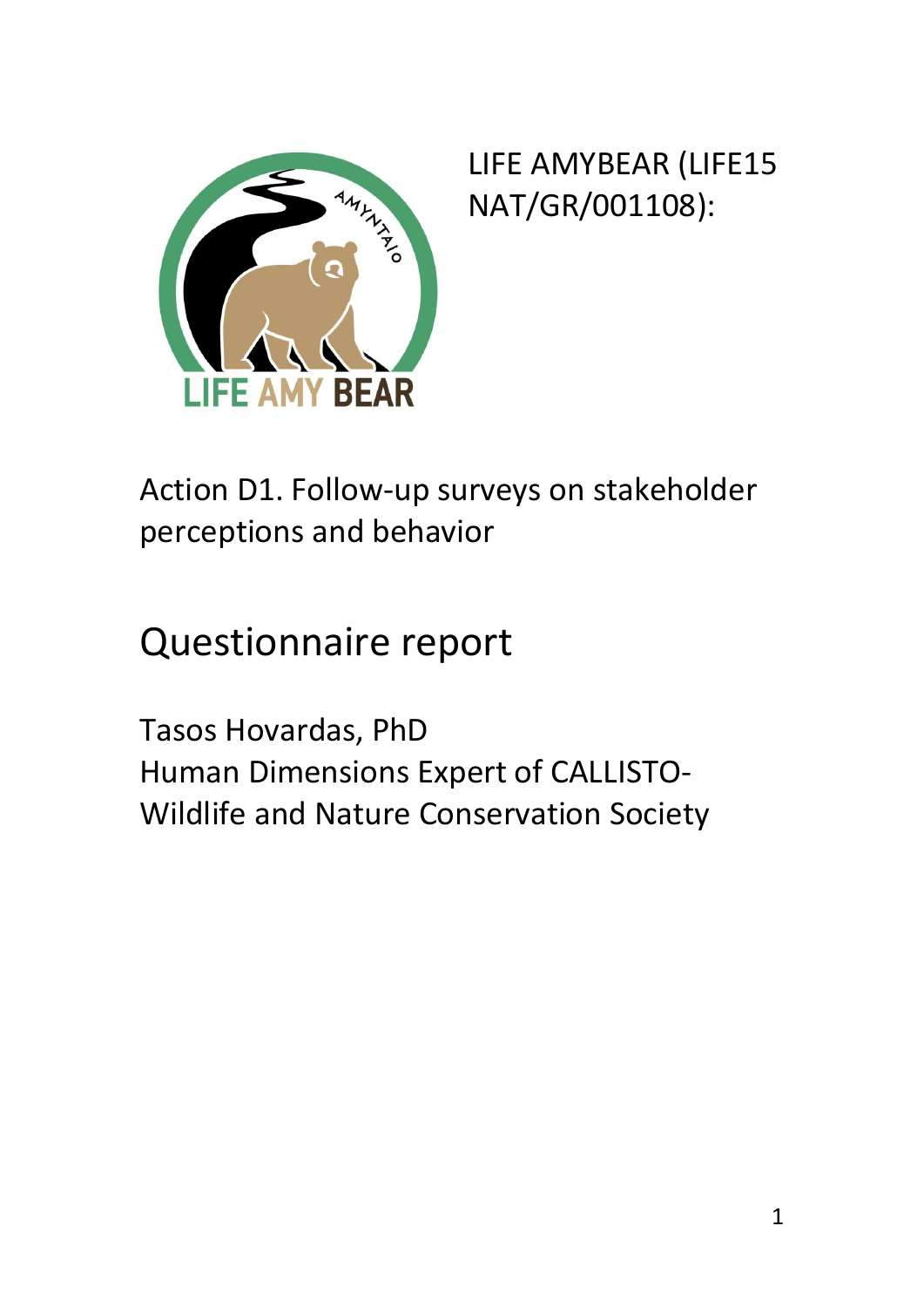#### **Contents**

| English summary                                                                             | Page 3  |
|---------------------------------------------------------------------------------------------|---------|
| Greek summary (Περίληψη στα ελληνικά)                                                       | Page 3  |
| 1. Introduction                                                                             | Page 4  |
| 2. Methods                                                                                  | Page 4  |
| 2.1 Instrument                                                                              | Page 4  |
| 2.2 Sample selection and data collection                                                    | Page 4  |
| 3. Results                                                                                  | Page 4  |
| 3.1 Sample characteristics                                                                  | Page 4  |
| 3.2 Self-reported knowledge items concerning actions in the frame of<br><b>LIFE AMYBEAR</b> | Page 5  |
| 3.3 Stakeholder interaction and trust                                                       | Page 8  |
| 3.4 Scale of respondent attitudes                                                           | Page 12 |
| 3.5 Word associations                                                                       | Page 17 |
| 3.6 Actual consensus and consensus estimates                                                | Page 22 |
| 4. Discussion                                                                               | Page 24 |
| 5. APPENDIX. Questionnaire (in Greek)                                                       | Page 26 |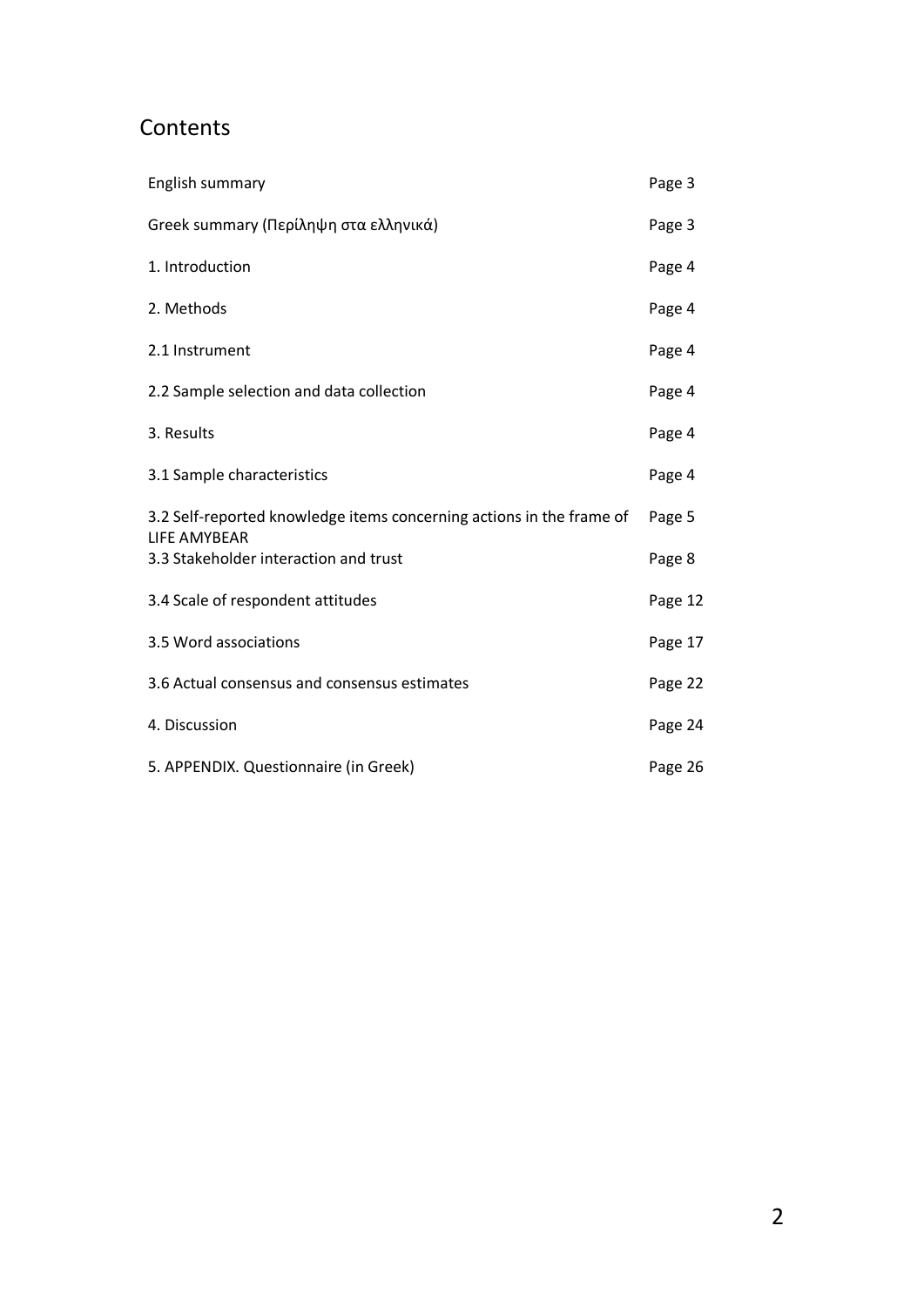#### English summary

This report presents the analysis of questionnaire data in the frame of Action D1 (Follow-up surveys on stakeholder perceptions and behavior) of LIFE AMYBEAR. Specifically, the report includes details on sample selection and data selection, sample characteristics, and detailed sets of analyses for the different sections of the questionnaire, namely: Self-reported knowledge items concerning actions in the frame of LIFE AMYBEAR; stakeholder interaction and trust; stakeholder attitudes; word associations; and responses to items on actual consensus and consensus estimates. Within the frame of Action D1, the last report (Activity report) will include a comparison of pre-intervention questionnaire data, gathered with the same instrument in Action C1 (Stakeholder consultation and involvement) with postintervention data gathered in Action D1.

#### Greek summary

Η παρούσα αναφορά περιλαμβάνει την ανάλυση δεδομένων ερωτηματολογίου που συλλέχθηκαν στο πλαίσιο της Δράσης D1 (Παρακολούθηση αντιλήψεων και συμπεριφορών των ενδιαφερόμενων μερών) του προγράμματος LIFE AMYBEAR. Συγκεκριμένα, η αναφορά παρουσιάζει λεπτομερή στοιχεία σχετικά με την επιλογή του δείγματος και τη συλλογή των δεδομένων, τα χαρακτηριστικά του δείγματος, καθώς και μια λεπτομερή σειρά αναλύσεων για κάθε τμήμα του ερωτηματολογίου: Τη γνώση των ερωτώμενων, κατά δήλωσή τους, σχετικά με τις δράσεις του προγράμματος LIFE AMYBEAR, την αλληλεπίδραση των ενδιαφερομένων μερών και την εμπέδωση κλίματος εμπιστοσύνης μεταξύ τους, τις στάσεις των ενδιαφερομένων μερών, τους συσχετισμούς επαγωγικών όρων, και τις αποκρίσεις των ερωτώμενων για τη συμμετοχή τους σε δύο υποτιθέμενα γεγονότα (πραγματική συναίνεση και εκτίμηση συναίνεσης). Η αναφορά της Δράσης D1 (τελευταίο παραδοτέο σε αυτή τη δράση) θα περιέχει μια σύγκριση των δεδομένων ερωτηματολογίου που συλλέχθηκαν με το ίδιο ερωτηματολόγιο στη Δράση C1 (Διαβούλευση και συμμετοχή ενδιαφερομένων μερών) με τα δεδομένα ερωτηματολογίου που συλλέχθηκαν στη Δράση D1.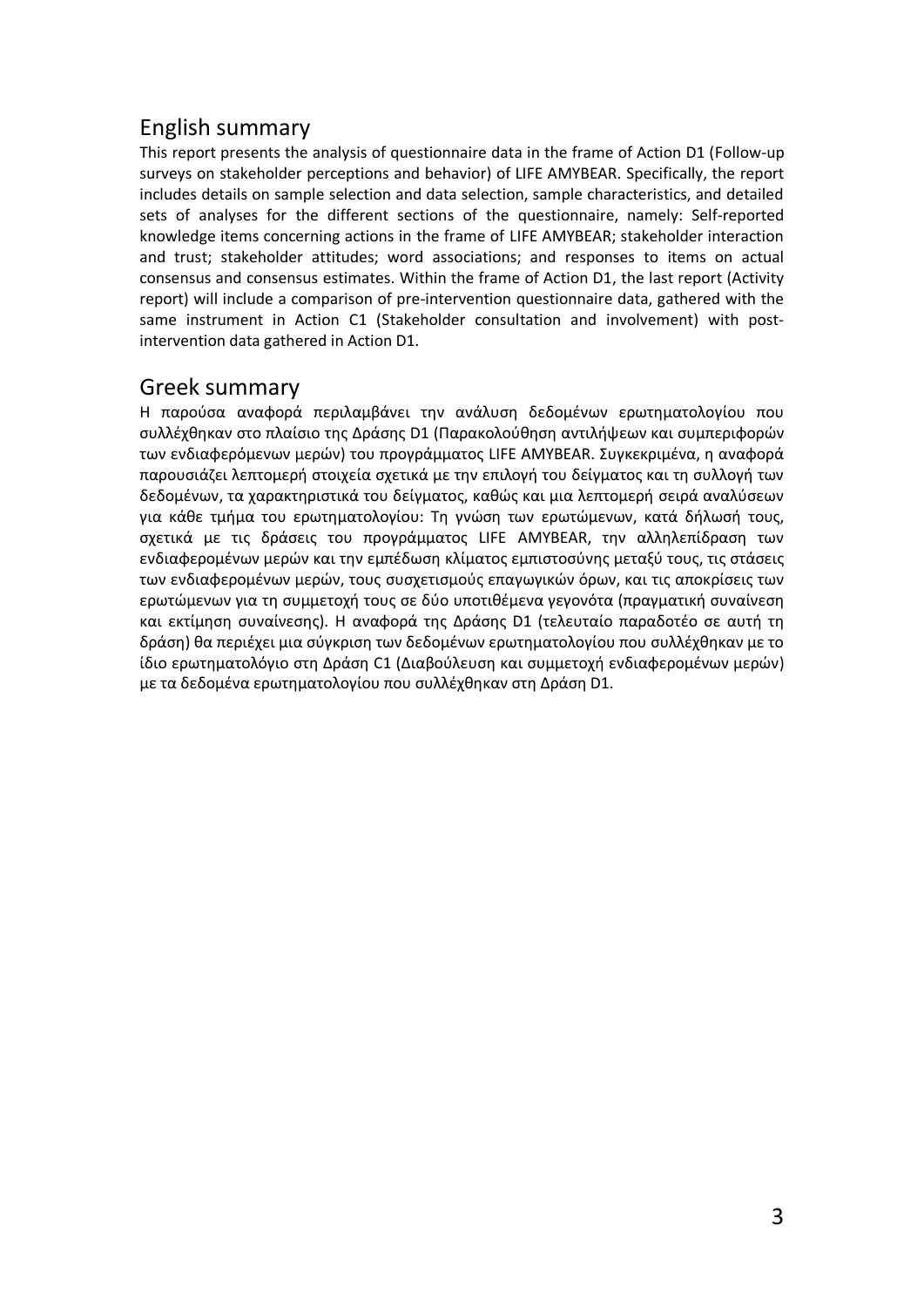#### 1. Introduction

Using the same instrument which had been employed in Action C1 (Stakeholder consultation and involvement), questionnaire data were collected and processed. The main objective of this second data collection is to provide post-intervention data, namely, data gathered from stakeholder groups after the major interventions in the actions of LIFE AMYBEAR have been concluded, and allow for a pre-post evaluation. This deliverable will offer a detailed overview over post-intervention data, while the Activity report, the last deliverable of Action D1 (Follow-up surveys on stakeholder perceptions and behaviour) will present the pre-post evaluation.

### 2. Methods

#### 2.1 Instrument

The instrument used was developed in Action C1 (Stakeholder consultation and involvement) based on input of Action A1 (Stakeholder analysis) and the workshops held in Action C1. All project partners had already reviewed the instrument and submitted their comments and remarks before the final version of the questionnaire was concluded. The instrument is given in this report in the Appendix (in Greek). An online version of the questionnaire was also employed to to gather data online (https://docs.google.com/forms/d/15TqLyLFc8c9bFRXJp70bj78XdL9\_YRvDFpRn9KkHeyk/edi t).

#### 2.2 Sample selection and data collection

The questionnaire was administered by the Municipality of Amyntaio, the Stock-Breeders' Association of Amyntaio, the Farmers' Association of Amyntaio, the Hunters' Association of Amyntaio, and the Chamber of Commerce of Florina. Further, the questionnaire was administered online to Foresters who were engaged in LIFE AMYBEAR actions. Participation for all respondents was voluntary and anonymous. Sample selection did not aim to produce a representative sample but it focused on stakeholder groups closely related to the LIFE AMYBEAR project and bear conservation and management, namely, residents in the Municipality of Amyntaio, residents involved in primary sector activities, employees of the Forest Service, members of the Chamber of Commerce in Florina, and employees at the Municipality of Amyntaio.

#### 3. Results

#### 3.1 Sample characteristics

Overall, 150 questionnaires were gathered from respondents who were classified in the following sub-samples: (1) Residents in the Municipality of Amyntaio (34.7%); (2) residents involved in primary sector activities (20%); employees of the Forest Service (13.3%); members of the Chamber of Commerce in Florina (14.7%); and employees at the Municipality of Amyntaio (17.3%). Females amounted to 43.8% of the sample and their participation was more pronounced among employees at the Municipality of Amyntaio (58.3% of that subsample; *Likelihood ratio*  $\chi^2$  = 17.67;  $p$  < 0.01). Respondents had a mean age of 42.5 years (min = 18 years; max = 70 years). Members of the Chamber of Commerce in Florina displayed a younger age across sub-samples (*Kruskal-Wallis H* = 17.14; *p* < 0.01). Respondents with a higher education degree were more numerous among members of the Chamber of Commerce in Florina (84.2% in that sub-sample), and employees at the Municipality of Amyntaio (66.7%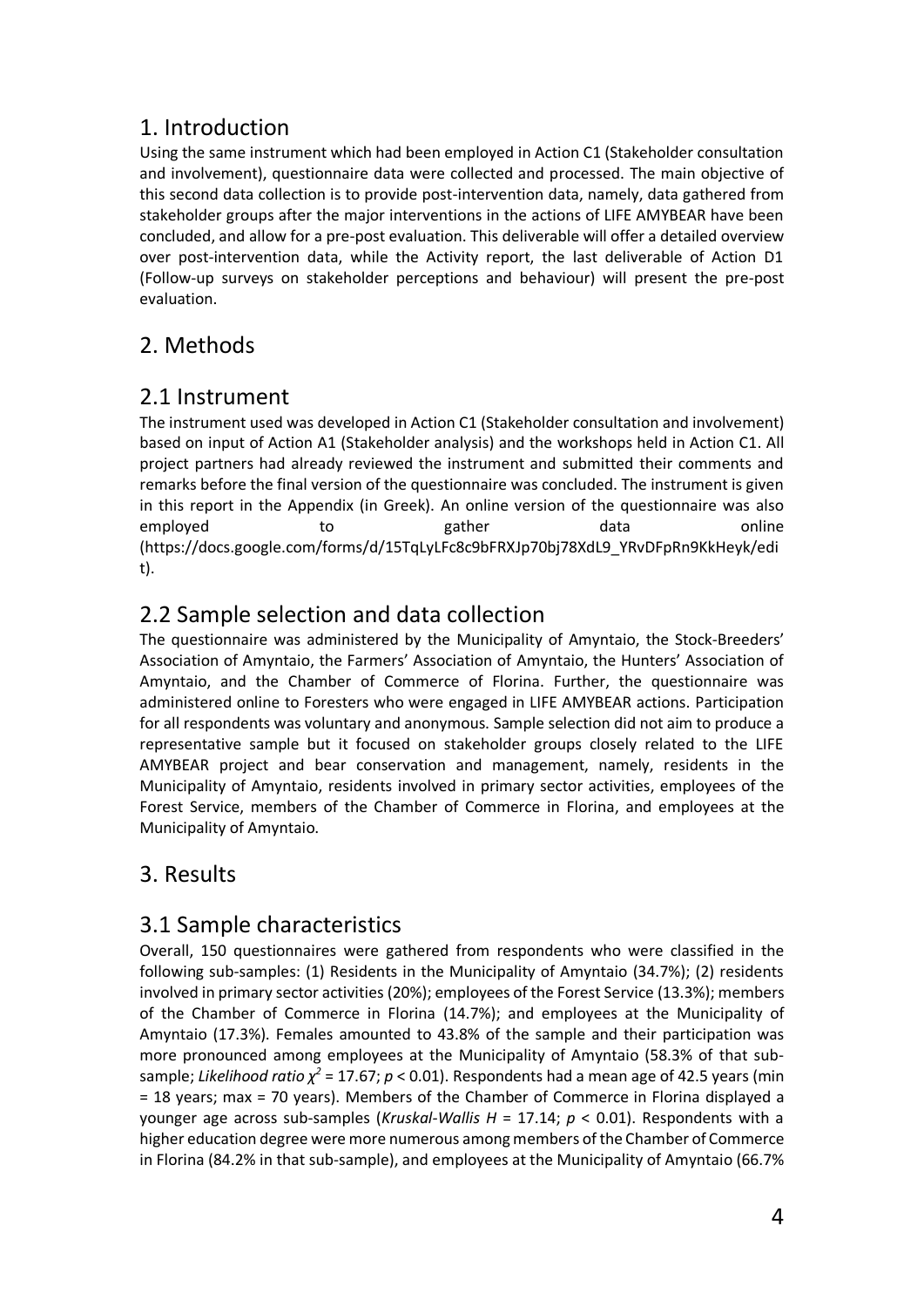in that sub-sample) (*Likelihood ratio χ <sup>2</sup>* = 27.24; *p* < 0.001). Mean income was 972.1 Euro with no significant differences among sub-samples.

#### 3.2 Self-reported knowledge items concerning actions in the frame of LIFE AMYBEAR

Respondents recorded their self-reported knowledge for several questionnaire items, which explicitly addressed actions in the LIFE AMYBEAR project (see Tables 1-9). Overall, responses for five out of nine knowledge items (bear numbers; Bear Emergency Teams; initiatives in the road network; electric fences; diffusion of tourist flows) were quite favourable, since subsample percentages for "not sufficient knowledge" were for all these cases lower than 50%. This implied the messages of LIFE AMYBEAR had reached significant percentages of these interested audiences. Employees of the Forest Service featured with relatively highest percentages for Bear Emergency Teams (see Table 2), while members of the Chamber of Commerce in Florina recorded relatively higher knowledge for bear-friendly products and services, which needs to be addressed in future initiatives in the project area. Generally, employees at the Municipality of Amyntaio had comparable self-reported knowledge with residents in the municipality. They recorded higher knowledge than other residents for electric fences, for which the Municipality had a higher involvement, and lower knowledge for livestock guarding dogs and the anti-poison first-aid kit, which were more narrowly targeting residents in the primary sector. The latter subsample recorded the relatively highest knowledge the anti-poison kit.

There were numerous statistically significant correlations among knowledge items, were responses followed a pattern of covariance. For instance, self-reported knowledge on livestock guarding dogs and electric fences as damage prevention methods correlated significantly (*Spearman's rho* = 0.63, *p* < 0.001), as did knowledge on livestock guarding dogs and the anti-poison kit (*Spearman's rho* = 0.51, *p* < 0.001). Another significant correlation was between bear-friendly products and services and the diffusion of tourist flows (*Spearman's rho* = 0.43, *p* < 0.001), indicating a covariation for developmental options related to bear presence in the project area. All these correlations reveal once again the joint reference of knowledge items and the relative success of communication and outreach as well as stakeholder engagement initiatives launched within the frame of LIFE AMYBEAR. They also point to the need of including these items together in future initiatives in the project area.

| ייטואָטי                                             |                                   |                                                   |                               |
|------------------------------------------------------|-----------------------------------|---------------------------------------------------|-------------------------------|
|                                                      | My knowledge is<br>not sufficient | I know some<br>things but I wish<br>to learn more | My knowledge is<br>sufficient |
| Residents in the Municipality<br>of Amyntaio         | 33,3%                             | 47,1%                                             | 19,6%                         |
| Respondents involved in<br>primary sector activities | 48,3%                             | 48,3%                                             | 3,4%                          |
| <b>Employees of the Forest</b><br>Service            | 25,0%                             | 50,0%                                             | 25,0%                         |
| Members of the Chamber of<br>Commerce in Florina     | 27,3%                             | 54,5%                                             | 18,2%                         |
| Employees at the<br>Municipality of Amyntaio         | 41.7%                             | 50,0%                                             | 8,3%                          |

#### Table 1. Self-reported knowledge for number of bears in the region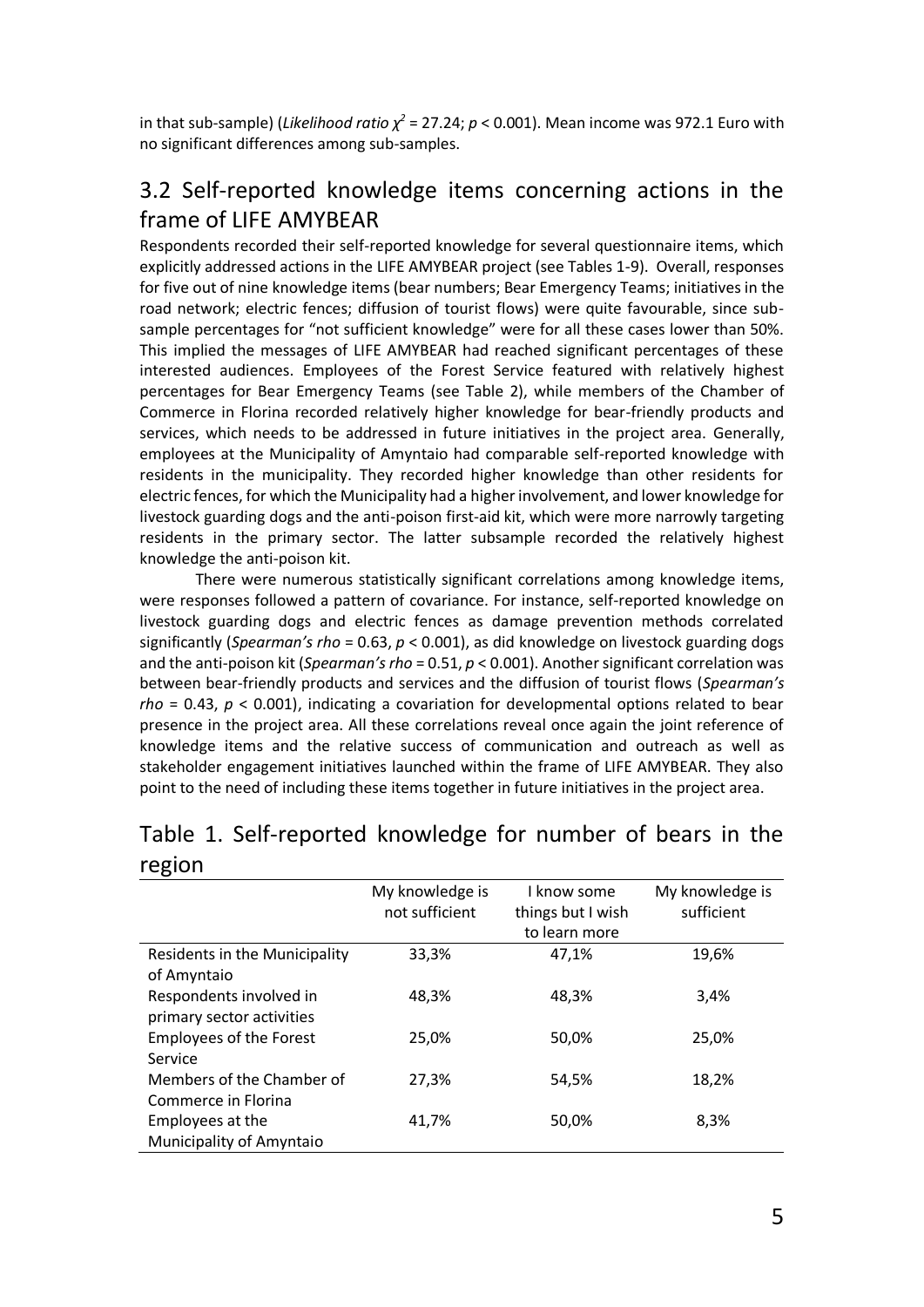|                                | My knowledge is | I know some       | My knowledge is |
|--------------------------------|-----------------|-------------------|-----------------|
|                                | not sufficient  | things but I wish | sufficient      |
|                                |                 | to learn more     |                 |
| Residents in the Municipality  | 43,1%           | 39,2%             | 17,6%           |
| of Amyntaio                    |                 |                   |                 |
| Respondents involved in        | 44,8%           | 41,4%             | 13,8%           |
| primary sector activities      |                 |                   |                 |
| <b>Employees of the Forest</b> | 15,0%           | 45,0%             | 40,0%           |
| Service                        |                 |                   |                 |
| Members of the Chamber of      | 42,9%           | 19,0%             | 38,1%           |
| Commerce in Florina            |                 |                   |                 |
| Employees at the               | 25,0%           | 66,7%             | 8,3%            |
| Municipality of Amyntaio       |                 |                   |                 |

### Table 2. Self-reported knowledge for Bear Emergency Teams

#### Table 3. Self-reported knowledge for interventions in the road network

|                                | My knowledge is | I know some       | My knowledge is |
|--------------------------------|-----------------|-------------------|-----------------|
|                                | not sufficient  | things but I wish | sufficient      |
|                                |                 | to learn more     |                 |
| Residents in the Municipality  | 23,5%           | 47,1%             | 29,4%           |
| of Amyntaio                    |                 |                   |                 |
| Respondents involved in        | 34,5%           | 51,7%             | 13,8%           |
| primary sector activities      |                 |                   |                 |
| <b>Employees of the Forest</b> | 15,0%           | 40,0%             | 45,0%           |
| Service                        |                 |                   |                 |
| Members of the Chamber of      | 33,3%           | 42,9%             | 23,8%           |
| Commerce in Florina            |                 |                   |                 |
| Employees at the               | 37,5%           | 54,2%             | 8,3%            |
| Municipality of Amyntaio       |                 |                   |                 |

### Table 4. Self-reported knowledge for electric fences

|                                | My knowledge is | I know some       | My knowledge is |
|--------------------------------|-----------------|-------------------|-----------------|
|                                | not sufficient  | things but I wish | sufficient      |
|                                |                 | to learn more     |                 |
| Residents in the Municipality  | 44,0%           | 40,0%             | 16,0%           |
| of Amyntaio                    |                 |                   |                 |
| Respondents involved in        | 44.8%           | 37,9%             | 17,2%           |
| primary sector activities      |                 |                   |                 |
| <b>Employees of the Forest</b> | 20,0%           | 45,0%             | 35,0%           |
| Service                        |                 |                   |                 |
| Members of the Chamber of      | 33,3%           | 47,6%             | 19,0%           |
| Commerce in Florina            |                 |                   |                 |
| Employees at the               | 45,8%           | 33,3%             | 20,8%           |
| Municipality of Amyntaio       |                 |                   |                 |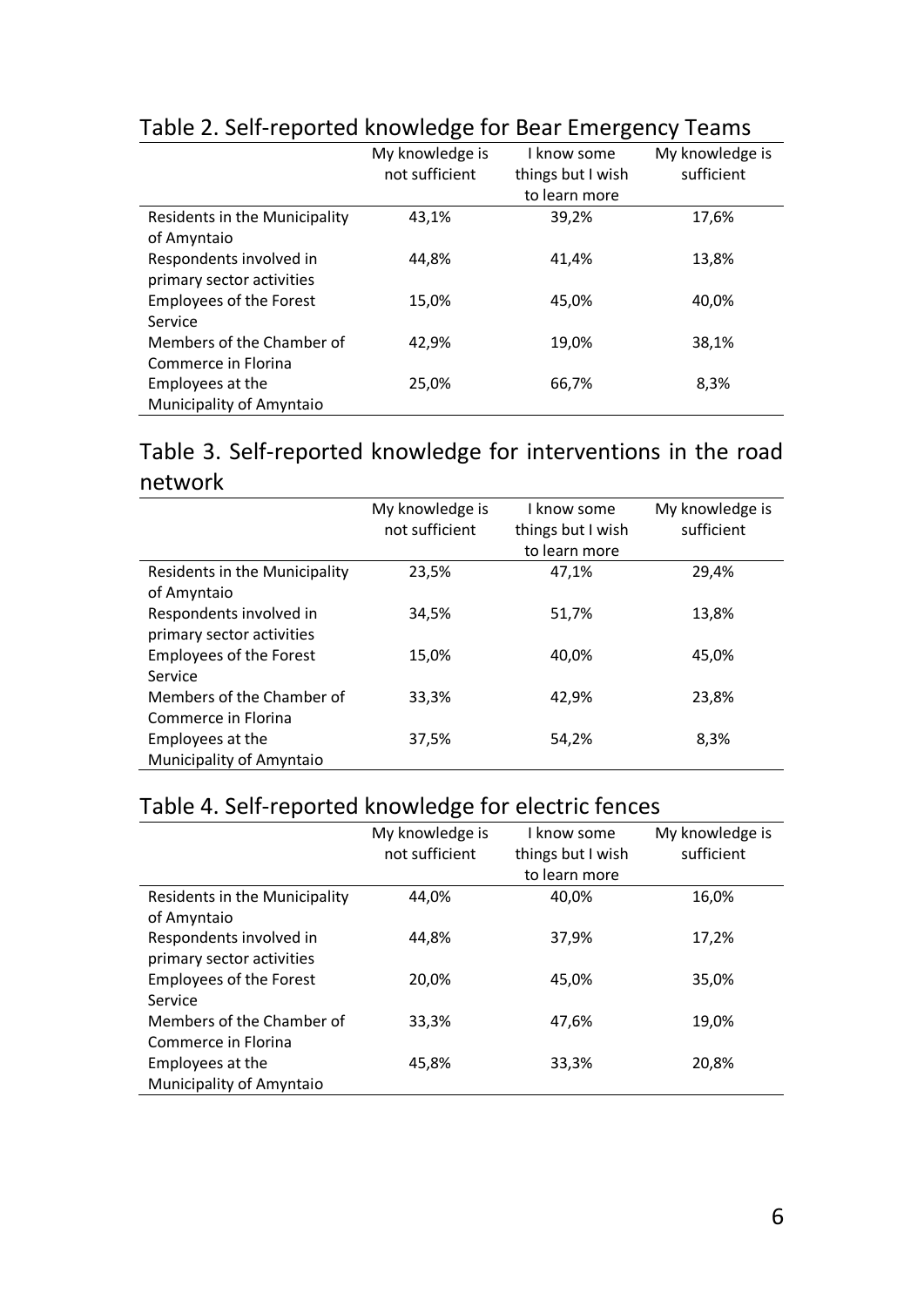|                                |                 |                   | ັ               |
|--------------------------------|-----------------|-------------------|-----------------|
|                                | My knowledge is | I know some       | My knowledge is |
|                                | not sufficient  | things but I wish | sufficient      |
|                                |                 | to learn more     |                 |
| Residents in the Municipality  | 45,1%           | 39,2%             | 15,7%           |
| of Amyntaio                    |                 |                   |                 |
| Respondents involved in        | 44,8%           | 48,3%             | 6,9%            |
| primary sector activities      |                 |                   |                 |
| <b>Employees of the Forest</b> | 40.0%           | 35,0%             | 25,0%           |
| Service                        |                 |                   |                 |
| Members of the Chamber of      | 42,9%           | 28,6%             | 28,6%           |
| Commerce in Florina            |                 |                   |                 |
| Employees at the               | 75,0%           | 16,7%             | 8,3%            |
| Municipality of Amyntaio       |                 |                   |                 |

### Table 5. Self-reported knowledge for livestock guarding dogs

### Table 6. Self-reported knowledge for anti-poison first aid kit

|                                | My knowledge is | I know some       | My knowledge is |
|--------------------------------|-----------------|-------------------|-----------------|
|                                | not sufficient  | things but I wish | sufficient      |
|                                |                 | to learn more     |                 |
| Residents in the Municipality  | 54,0%           | 42.0%             | 4,0%            |
| of Amyntaio                    |                 |                   |                 |
| Respondents involved in        | 31,0%           | 58,6%             | 10,3%           |
| primary sector activities      |                 |                   |                 |
| <b>Employees of the Forest</b> | 50.0%           | 35,0%             | 15,0%           |
| Service                        |                 |                   |                 |
| Members of the Chamber of      | 52,4%           | 38,1%             | 9,5%            |
| Commerce in Florina            |                 |                   |                 |
| Employees at the               | 79,2%           | 12,5%             | 8,3%            |
| Municipality of Amyntaio       |                 |                   |                 |

## Table 7. Self-reported knowledge for bear-proof garbage bins

|                                | My knowledge is | I know some       | My knowledge is |
|--------------------------------|-----------------|-------------------|-----------------|
|                                | not sufficient  | things but I wish | sufficient      |
|                                |                 | to learn more     |                 |
| Residents in the Municipality  | 60,0%           | 28,0%             | 12,0%           |
| of Amyntaio                    |                 |                   |                 |
| Respondents involved in        | 44.8%           | 41,4%             | 13,8%           |
| primary sector activities      |                 |                   |                 |
| <b>Employees of the Forest</b> | 35,0%           | 50,0%             | 15,0%           |
| Service                        |                 |                   |                 |
| Members of the Chamber of      | 52,4%           | 33,3%             | 14,3%           |
| Commerce in Florina            |                 |                   |                 |
| Employees at the               | 75,0%           | 12,5%             | 12,5%           |
| Municipality of Amyntaio       |                 |                   |                 |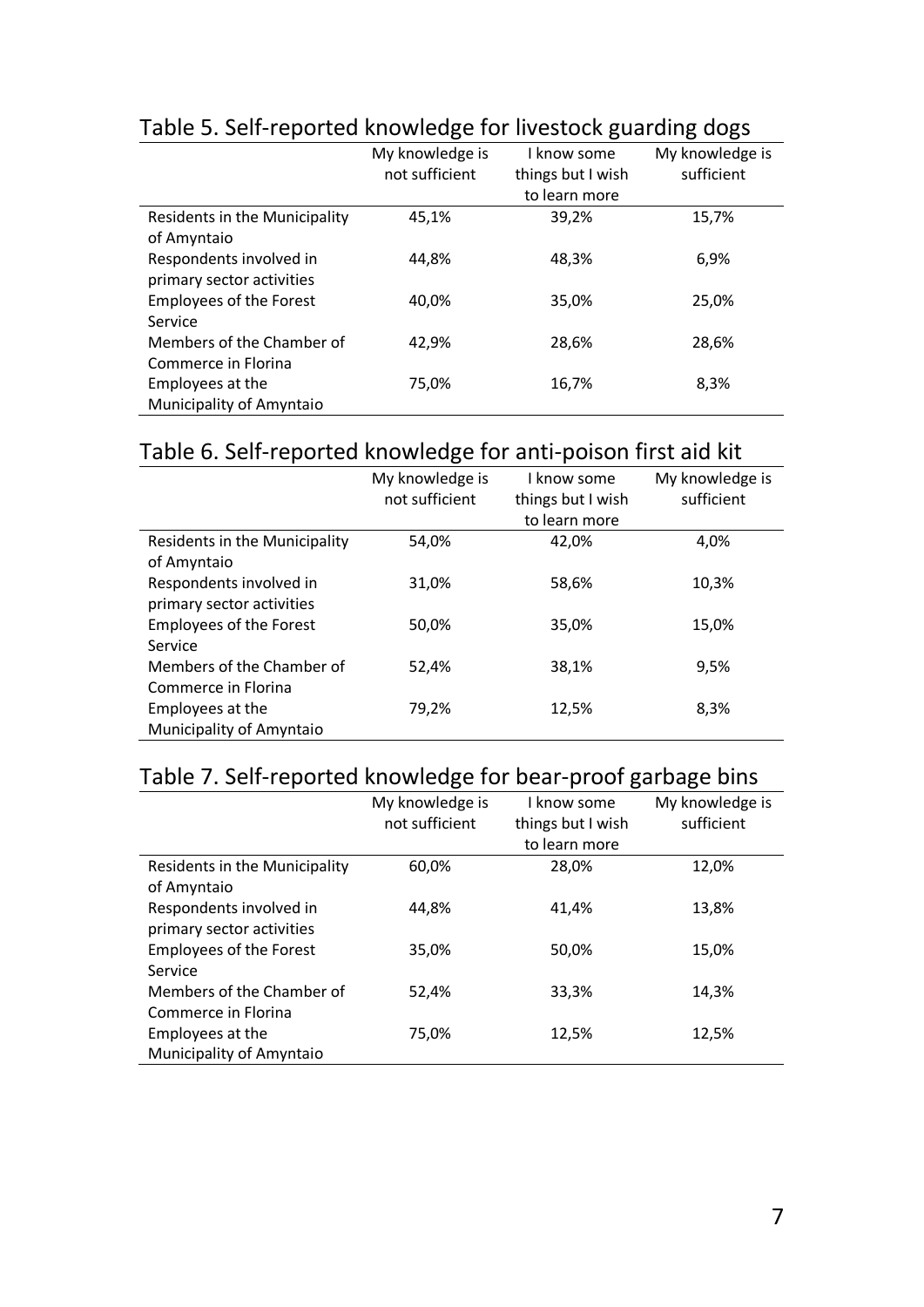| p. oa.a.o.o, oo. oo.           |                 |                   |                 |
|--------------------------------|-----------------|-------------------|-----------------|
|                                | My knowledge is | I know some       | My knowledge is |
|                                | not sufficient  | things but I wish | sufficient      |
|                                |                 | to learn more     |                 |
| Residents in the Municipality  | 58,0%           | 34,0%             | 8,0%            |
| of Amyntaio                    |                 |                   |                 |
| Respondents involved in        | 58,6%           | 31,0%             | 10,3%           |
| primary sector activities      |                 |                   |                 |
| <b>Employees of the Forest</b> | 60,0%           | 25,0%             | 15,0%           |
| Service                        |                 |                   |                 |
| Members of the Chamber of      | 47,6%           | 42,9%             | 9,5%            |
| Commerce in Florina            |                 |                   |                 |
| Employees at the               | 62,5%           | 37,5%             | 0.0%            |
| Municipality of Amyntaio       |                 |                   |                 |

#### Table 8. Self-reported knowledge for bear-friendly products/services

#### Table 9. Self-reported knowledge for diffusion of tourist flows

|                                                      | My knowledge is<br>not sufficient | I know some<br>things but I wish | My knowledge is<br>sufficient |
|------------------------------------------------------|-----------------------------------|----------------------------------|-------------------------------|
|                                                      |                                   | to learn more                    |                               |
| Residents in the Municipality<br>of Amyntaio         | 38,0%                             | 46,0%                            | 16,0%                         |
| Respondents involved in<br>primary sector activities | 34,5%                             | 55,2%                            | 10,3%                         |
| <b>Employees of the Forest</b><br>Service            | 45,0%                             | 45,0%                            | 10,0%                         |
| Members of the Chamber of<br>Commerce in Florina     | 47,6%                             | 42,9%                            | 9,5%                          |
| Employees at the<br><b>Municipality of Amyntaio</b>  | 45,8%                             | 50,0%                            | 4,2%                          |

### 3.3 Stakeholder interaction and trust

Tables 10 and 11 present data on stakeholder interaction and trust between stakeholder groups. Here respondents recorded social actors with whom they discussed issues referring to bears (Table 10) and social actors they trusted more when discussing issues about bears (Table 11). Respondent sub-samples interacted with and trusted more their own group (see columns for respondents involved in primary sector activities and employees of the Forest Service). Respondents in primary activities (farmers, stock breeders, and bee keepers) had relatively increased percentages for both stakeholder interaction and trust, followed in the first case by hunters and in the latter by employees of the Forest Service (Tables 10 and 11, respectively). A cluster analysis was performed for the entire sample, which revealed that farmers, stock breeders and bee keepers were closely interrelated in participant responses for both stakeholder interaction (Figure 1) and trust between stakeholder groups (Figure 2). An alarming issue in the project area may be the rather loose connection of representatives in local authorities with other social actors for both stakeholder interaction and trust.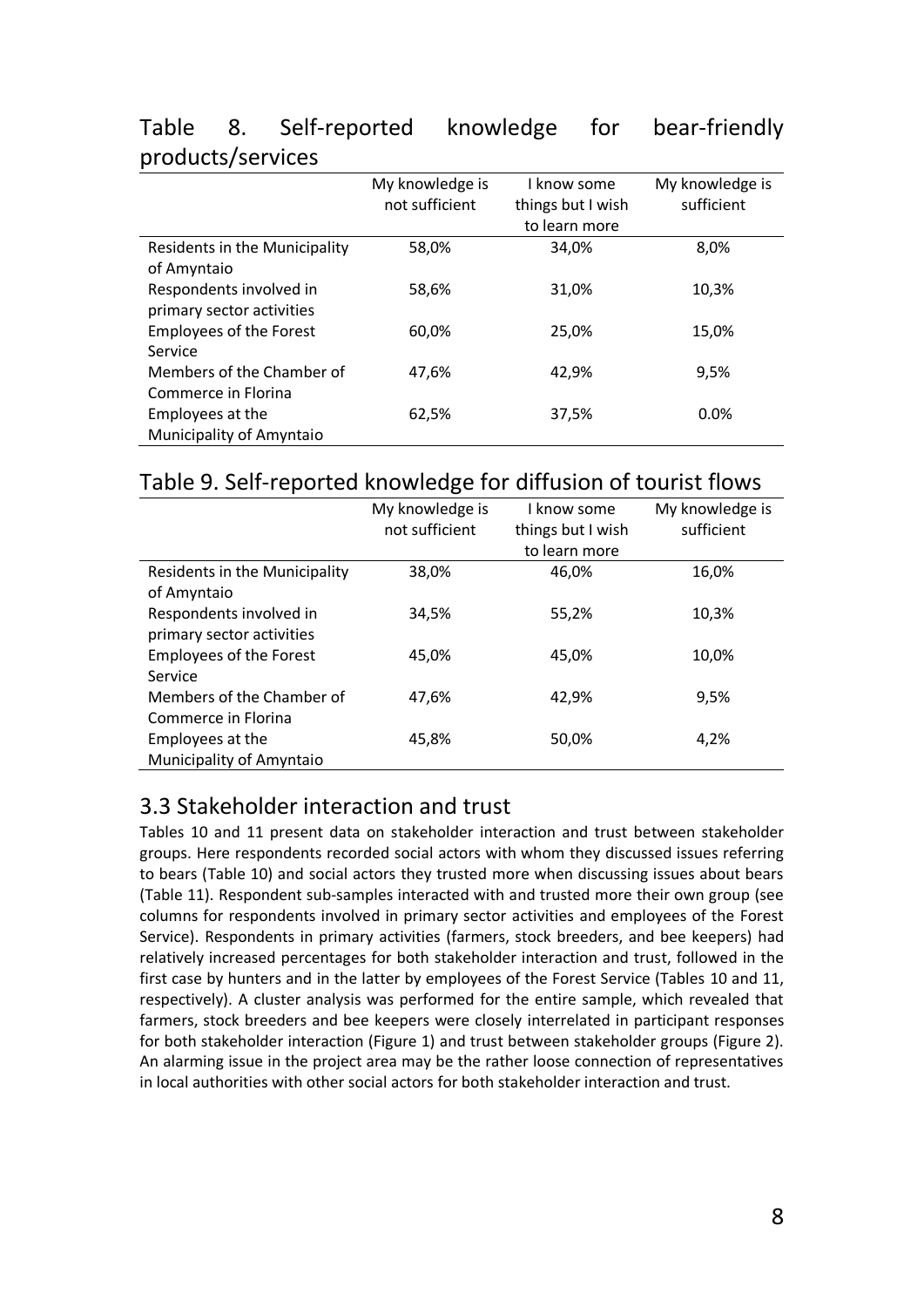|                          | Residents in the<br>Municipality of | Respondents involved<br>in primary sector | Employees of the<br><b>Forest Service</b> | Members of the<br><b>Chamber of Commerce</b> | Employees at the<br>Municipality of |
|--------------------------|-------------------------------------|-------------------------------------------|-------------------------------------------|----------------------------------------------|-------------------------------------|
|                          | Amyntaio                            | activities                                |                                           | in Florina                                   | Amyntaio                            |
| Representatives in local | 31,4%                               | 37,9%                                     | 45,0%                                     | 47,6%                                        | 25,0%                               |
| authorities              |                                     |                                           |                                           |                                              |                                     |
| Farmers                  | 78,4%                               | 82,8%                                     | 78,9%                                     | 68,2%                                        | 70,8%                               |
| Stock breeders           | 72,5%                               | 86,2%                                     | 78,9%                                     | 81,8%                                        | 75,0%                               |
| Bee keepers              | 62,7%                               | 65,5%                                     | 78,9%                                     | 63,6%                                        | 70,8%                               |
| Employees of the         | 41,2%                               | 51,7%                                     | 94,7%                                     | 47,6%                                        | 54,2%                               |
| <b>Forest Service</b>    |                                     |                                           |                                           |                                              |                                     |
| <b>Hunters</b>           | 56,9%                               | 72,4%                                     | 85,0%                                     | 68,2%                                        | 75,0%                               |
| Residents occupied in    | 29,4%                               | 24,1%                                     | 57,9%                                     | 57,1%                                        | 20,8%                               |
| tourism                  |                                     |                                           |                                           |                                              |                                     |
| <b>Visitors</b>          | 64,7%                               | 51,7%                                     | 57,9%                                     | 76,2%                                        | 70,8%                               |
| Members of               | 43,1%                               | 37,9%                                     | 68,4%                                     | 70,0%                                        | 58,3%                               |
| environmental NGOs       |                                     |                                           |                                           |                                              |                                     |

Note: Questionnaire item: "Do you ever discuss issues referring to bears with any of the following social actors?"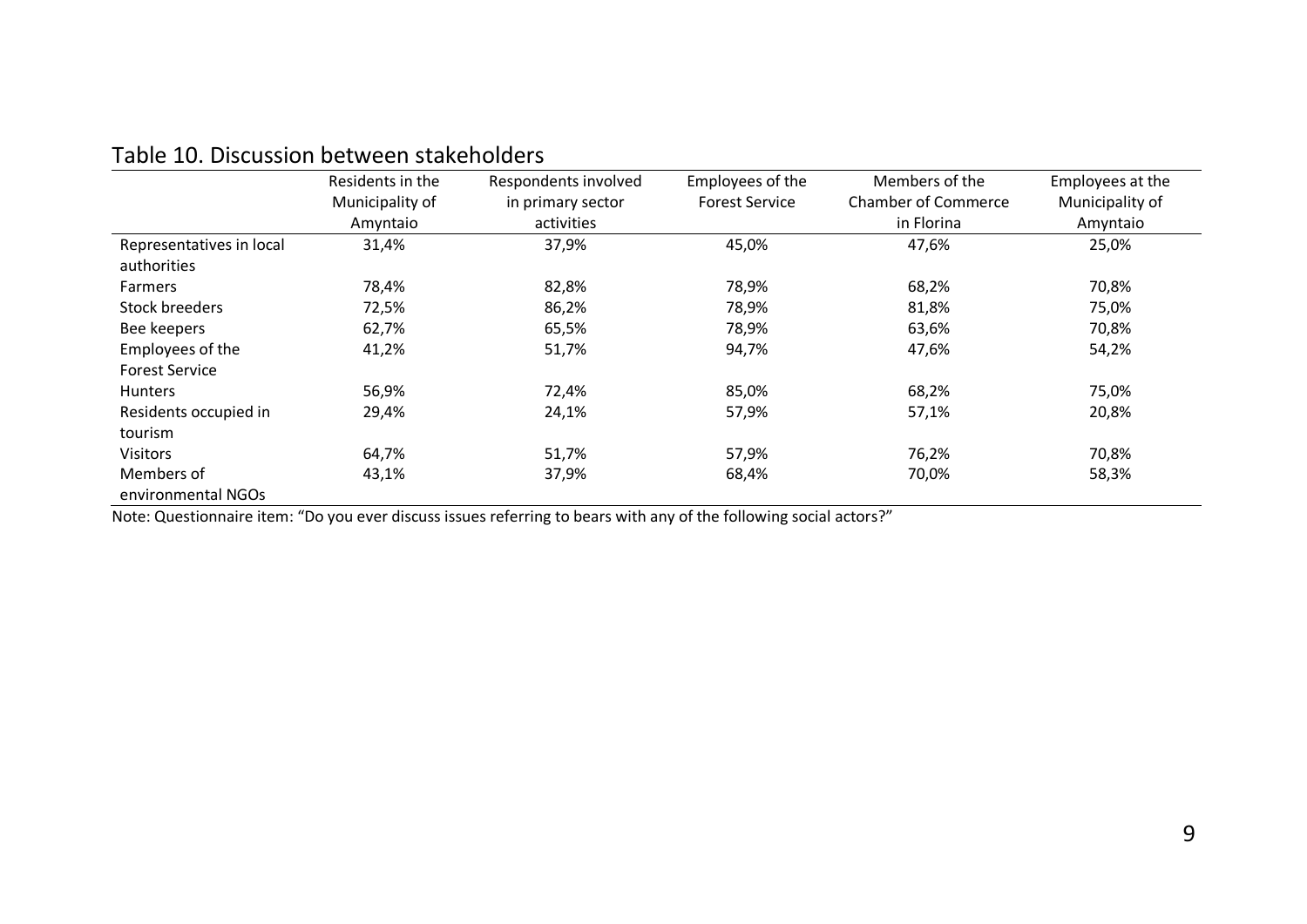|                                         | Residents in the<br>Municipality of<br>Amyntaio | Respondents involved<br>in primary sector<br>activities | Employees of the<br><b>Forest Service</b> | Members of the<br><b>Chamber of Commerce</b><br>in Florina | Employees at the<br>Municipality of<br>Amyntaio |
|-----------------------------------------|-------------------------------------------------|---------------------------------------------------------|-------------------------------------------|------------------------------------------------------------|-------------------------------------------------|
|                                         | 17,6%                                           | 13,8%                                                   | 0,00%                                     |                                                            | 8,7%                                            |
| Representatives in local<br>authorities |                                                 |                                                         |                                           | 9,5%                                                       |                                                 |
| <b>Farmers</b>                          | 54,9%                                           | 65,5%                                                   | 61,1%                                     | 57,1%                                                      | 21,7%                                           |
| <b>Stock breeders</b>                   | 58,8%                                           | 69,0%                                                   | 66,7%                                     | 66,7%                                                      | 56,5%                                           |
| Bee keepers                             | 58,8%                                           | 79,3%                                                   | 83,3%                                     | 76,2%                                                      | 47,8%                                           |
| Employees of the                        | 56,9%                                           | 48,3%                                                   | 78,9%                                     | 85,0%                                                      | 60,9%                                           |
| <b>Forest Service</b>                   |                                                 |                                                         |                                           |                                                            |                                                 |
| <b>Hunters</b>                          | 47,1%                                           | 48,3%                                                   | 42,1%                                     | 35,0%                                                      | 47,8%                                           |
| Residents occupied in                   | 19,6%                                           | 24,1%                                                   | 44,4%                                     | 45,0%                                                      | 8,7%                                            |
| tourism                                 |                                                 |                                                         |                                           |                                                            |                                                 |
| <b>Visitors</b>                         | 25,5%                                           | 31,0%                                                   | 38,9%                                     | 36,4%                                                      | 8,7%                                            |
| Members of                              | 51,0%                                           | 44,8%                                                   | 55,6%                                     | 54,5%                                                      | 65,2%                                           |
| environmental NGOs                      |                                                 |                                                         |                                           |                                                            |                                                 |

#### Table 11. Trust between stakeholders

Note: Questionnaire item: "How much do you trust the following social actors when discussing with them about bears?"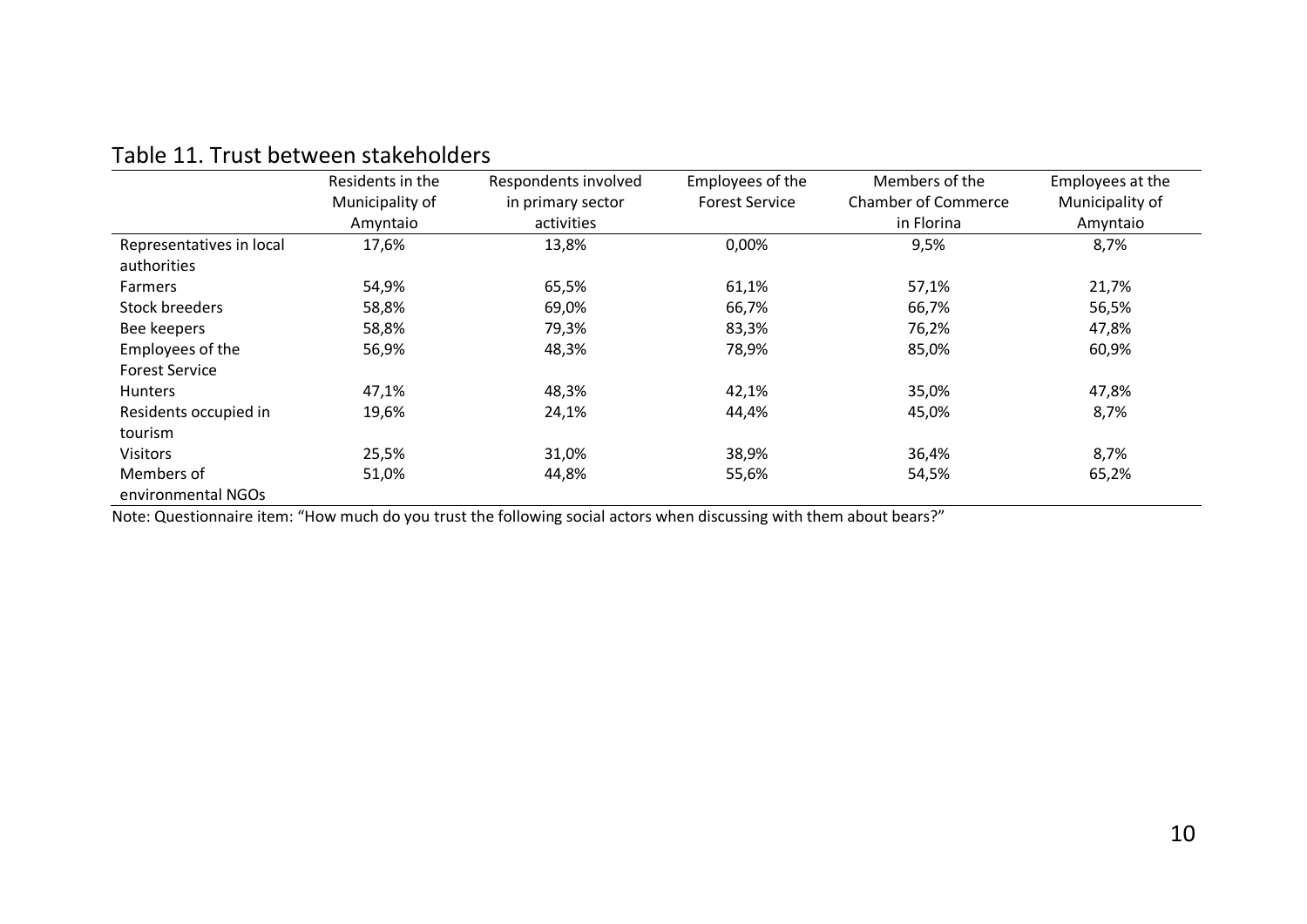

Figure 1. Cluster analysis of social actors for discussion about issues referring to the bear (Hierarchical cluster analysis; between-groups linkage cluster method; dice measure).



Figure 2. Cluster analysis of social actors for trust about issues referring to the bear (Hierarchical cluster analysis; betweengroups linkage cluster method; dice measure).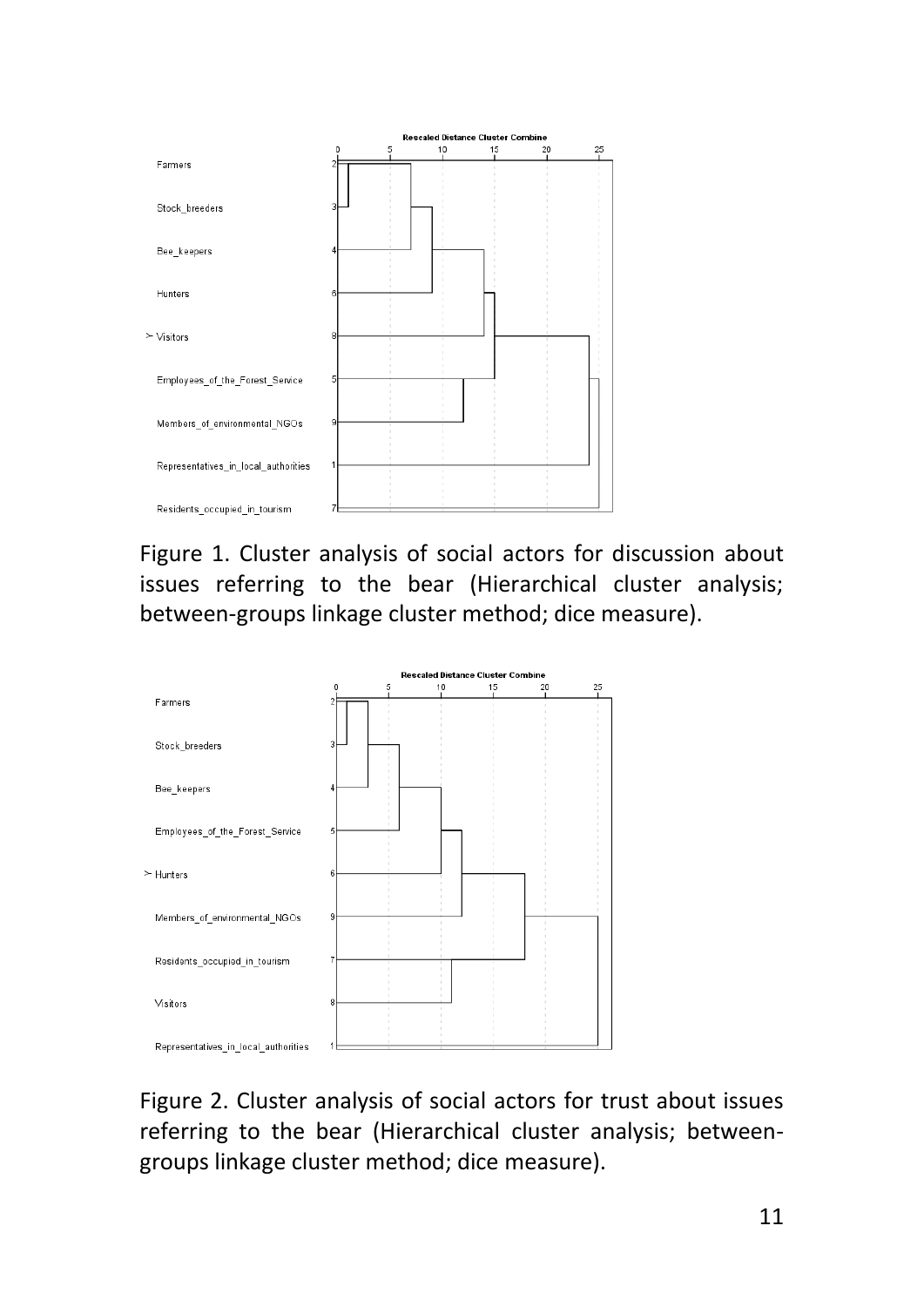#### 3.4 Scale of respondent attitudes

#### Questionnaire items

A set of 26 items was used to assess stakeholder attitudes, which were rated by respondents across a 5-point Likert scale (Table 12). Item 11 ("Illegal poisoned baits may cause very significant damage") featured with relatively high average values across subsamples, which has been among the priorities of LIFE AMYBEAR. In this case, however, employees of the Forest Service and members of the Chamber of Commerce in Florina had significantly higher average values than the other subsamples (Kruskal Wallis H = 16.11,  $p < 0.01$ ). Respondents involved in primary sector activities presented their highest average for Item 2 ("There is lot of paperwork for claiming compensation after being damaged by bears"), with other subsamples also agreeing on average with the same item. Although all subsamples agreed with item 22 ("Threat for traffic accidents with bears is high in the road network of the region"), employees of the Forest Service had the highest average value and residents of the Municipality of Amyntaio the lowest (Kruskal Wallis H = 21.53,  $p$  < 0.001). Significant differences between subsamples were also revealed for item 24 ("Bear presence may amplify the tourist flow in the area"), which was much more endorsed by members of the Chamber of Commerce in Florina and by Employees at the Municipality of Amyntaio (Kruskal Wallis H = 19.19, p < 0.001), and for item 18 ("The number of bears is steadily increasing in the region in the last years"), with relatively higher agreement by employees of the Forest Service (Kruskal Wallis H = 20.66,  $p < 0.001$ ). Overall, the bear re-introduction narrative (item 17: "There are some people who systematically release bears in the region") was not endorsed at all by respondents, with respondents involved in primary sector activities, however, having the relatively highest average value (Kruskal Wallis H = 16.62,  $p < 0.01$ ). All subsamples except for employees of the forest service disagreed that visitors in the area face significant threat from bear presence (item 23). This difference was however not significant.

#### Factors

Using the classification if items in factors, which was undertaken in the first row of data collection (see Action C1, Questionnaire report), a comparison was made between average scores across subsamples and a correlation analysis. There was a significant difference between subsamples in factor scores for Factor 1 (Developmental opportunities), with employees of the Forest Service being reluctant to recognize developmental potential in the region due to bear presence (Table 13). All other subsamples, however, showed quite increased scores in this factor. All subsamples had positive factor scores for perceived threat due to bear presence (Factor 2), with employees of the Forest Service having the highest average score across subsamples. Employees of the Forest Service did not accept, on average, the bear re-introduction narrative (Factor 4), while residents involved in primary sector activities and residents in Amyntaio, overall, presented the relatively highest scores among subsamples. Subsamples endorsed electric fences (Factor 3) more than livestock guarding dogs (Factor 5) as damage prevention method. Members of the Chamber of Commerce in Florina deviated from other subsamples in the damage factor (Factor 6), this difference, however was not significant. Finally, there was a marked disapproval of the use of illegal poisoned baits (Factor 7).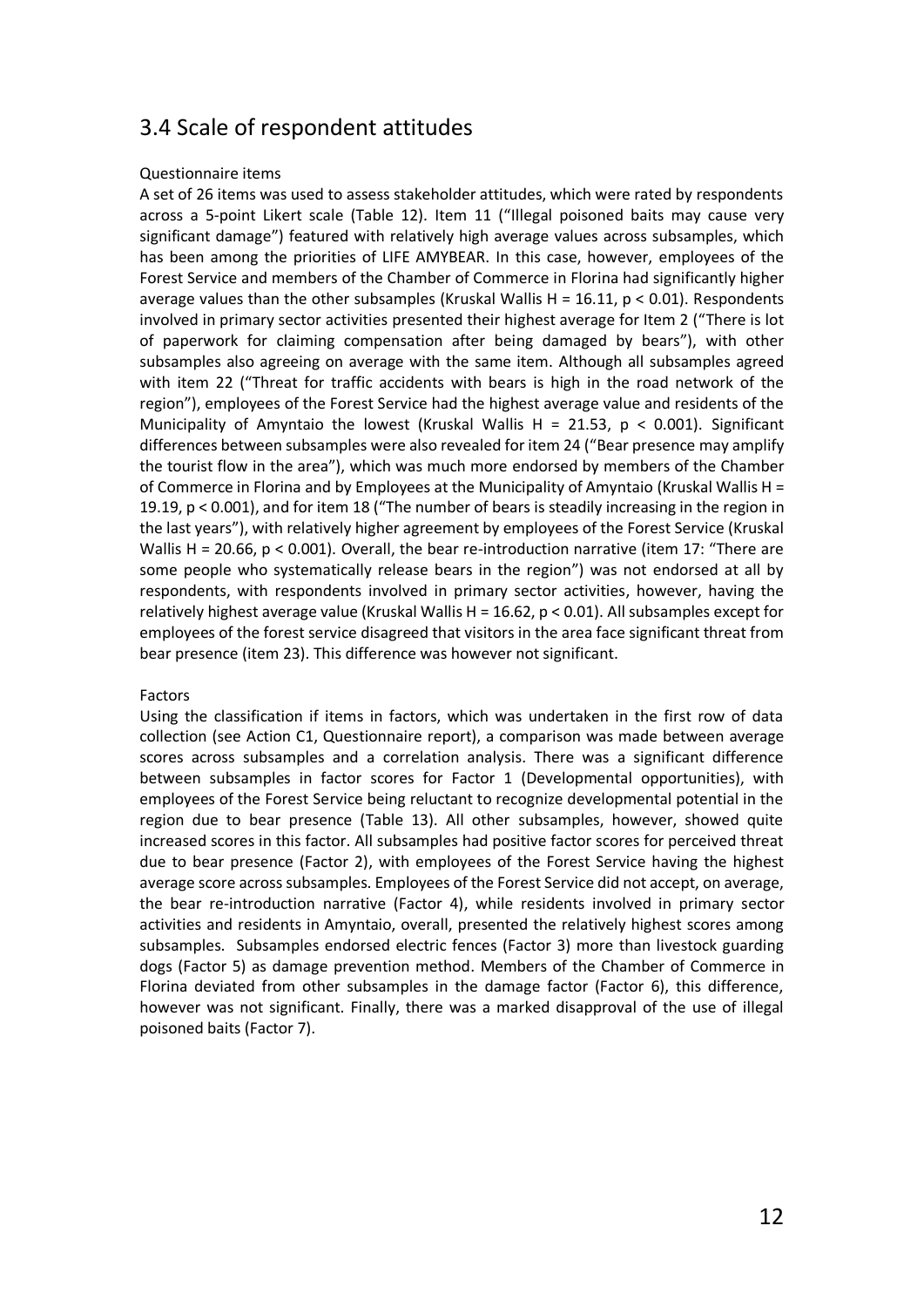## Table 12. Average values for each respondent subsample per questionnaire item

|                                                                                        | Municipality of Amyntaio<br>Residents in the | Respondents involved in<br>primary sector activities | of the Forest<br>Employees of<br>Service | Chamber<br>Florina<br>of the<br>$e$ in<br>Commerc<br>Members<br>of Comme |         | Employees at the<br>Municipality of Amyntaio<br>at the | Kruskal-Wallis H |
|----------------------------------------------------------------------------------------|----------------------------------------------|------------------------------------------------------|------------------------------------------|--------------------------------------------------------------------------|---------|--------------------------------------------------------|------------------|
| 1. No damage caused by bears is tolerable by local residents                           | 0,16                                         | 0,07                                                 | 0,30                                     |                                                                          | $-0,50$ | 0,08                                                   | 6,37             |
| 2. There is lot of paperwork for claiming compensation after being damaged by bears    | 0,71                                         | 0,90                                                 | 1,10                                     |                                                                          | 0,41    | 0,68                                                   | 7,53             |
| 3. Local residents do not claim compensation from damage they suffered from bears      | 0,43                                         | $-0,14$                                              | 0,10                                     |                                                                          | 0,05    | $-0,24$                                                | 11,45            |
| 4. Electric fences protect producers effectively from bears                            | 0,33                                         | 0,21                                                 | 0,79                                     |                                                                          | 0,68    | 0,32                                                   | 8,07             |
| 5. Electric fences cannot deter bears from causing damage                              | $-0,12$                                      | 0,07                                                 | $-0,26$                                  |                                                                          | $-0,18$ | $-0,16$                                                | 1,85             |
| 6. Those who use electric fences suffer less damage from bears                         | 0,20                                         | 0,38                                                 | 0,90                                     |                                                                          | 0,77    | 0,44                                                   | 12,10            |
| 7. There are good dogs in the region for guarding livestock                            | 0,14                                         | 0,14                                                 | 0,10                                     |                                                                          | 0,23    | $-0,24$                                                | 4,49             |
| 8. Local residents cooperate for keeping good dogs in the region                       | $-0,10$                                      | $-0,10$                                              | $-0,15$                                  |                                                                          | $-0.05$ | $-0,28$                                                | 1,84             |
| 9. Good dogs may be effective in protecting livestock from bears                       | 0,31                                         | 0,41                                                 | 0,65                                     |                                                                          | 0,76    | 0,24                                                   | 6,39             |
| 10. There are many people who still use illegal poisoned baits in the region           | 0,49                                         | 0,34                                                 | 0,50                                     |                                                                          | 0,35    | 0,72                                                   | 2,40             |
| 11. Illegal poisoned baits may cause very significant damage                           | 0,88                                         | 0,79                                                 | 1,50                                     |                                                                          | 1,59    | 0,92                                                   | $**16,11$        |
| 12. Nobody refers incidents of illegal poisoned baits to competent authorities         | 0,16                                         | $-0,03$                                              | $-0,20$                                  |                                                                          | 0,18    | 0,28                                                   | 3,02             |
| 13. Bears cause much threat to hunters in the region                                   | $-0,10$                                      | 0,03                                                 | $-0,25$                                  |                                                                          | $-0,41$ | $-0,25$                                                | 3,77             |
| 14. Hunters adapt their practices to bear presence                                     | $-0,10$                                      | 0,10                                                 | 0,05                                     |                                                                          | 0,00    | 0,46                                                   | 6,33             |
| 15. Bears are today more accustomed to people as compared to the past                  | 0,63                                         | 0,52                                                 | 0,85                                     |                                                                          | 1,00    | 0,67                                                   | 5,53             |
| 16. Bears are today different from past specimen                                       | 0,41                                         | 0,52                                                 | 0,00                                     |                                                                          | 0,45    | 0,63                                                   | 4,30             |
| 17. There are some people who systematically release bears in the region               | $-0,06$                                      | 0,07                                                 | $-0,95$                                  |                                                                          | $-0,59$ | $-0,21$                                                | $**16,62$        |
| 18. The number of bears is steadily increasing in the region in the last years         | 0,43                                         | 0,48                                                 | 1,25                                     |                                                                          | 0,86    | 0,17                                                   | ***20,66         |
| 19. The bears in the region should not increase above their current number             | $-0,02$                                      | 0,14                                                 | 0,35                                     |                                                                          | 0,05    | $-0.08$                                                | 3,88             |
| 20. Bears today are more than the region can sustain                                   | $-0,06$                                      | 0,24                                                 | 0,45                                     |                                                                          | $-0,14$ | $-0,17$                                                | 6,03             |
| 21. Threat from bears for local residents is quite high, even within villages          | 0,16                                         | 0,52                                                 | 0,60                                     |                                                                          | $-0.09$ | 0,33                                                   | 5,87             |
| 22. Threat for traffic accidents with bears is high in the road network of the region  | 0,49                                         | 0,59                                                 | 1,30                                     |                                                                          | 0,95    | 1,04                                                   | $***21,53$       |
| 23. Visitors in the area face significant threat from bear presence                    | $-0,41$                                      | $-0,21$                                              | 0,00                                     |                                                                          | $-0,82$ | $-0,29$                                                | 11,03            |
| 24. Bear presence may amplify the tourist flow in the area                             | 0,67                                         | 0,34                                                 | 0,05                                     |                                                                          | 1,00    | 1,00                                                   | ***19,19         |
| 25. Bear presence may utilized for increasing the added value of agricultural products | 0,31                                         | 0,28                                                 | $-0,15$                                  |                                                                          | 0,45    | 0,29                                                   | 6,23             |
| 26. Bear presence may offer substantial development opportunities in the area          | 0,59                                         | 0,69                                                 | 0,00                                     |                                                                          | 0,95    | 0,83                                                   | 12,50            |

Note: \*\* p < 0.01; \*\*\* p < 0.001.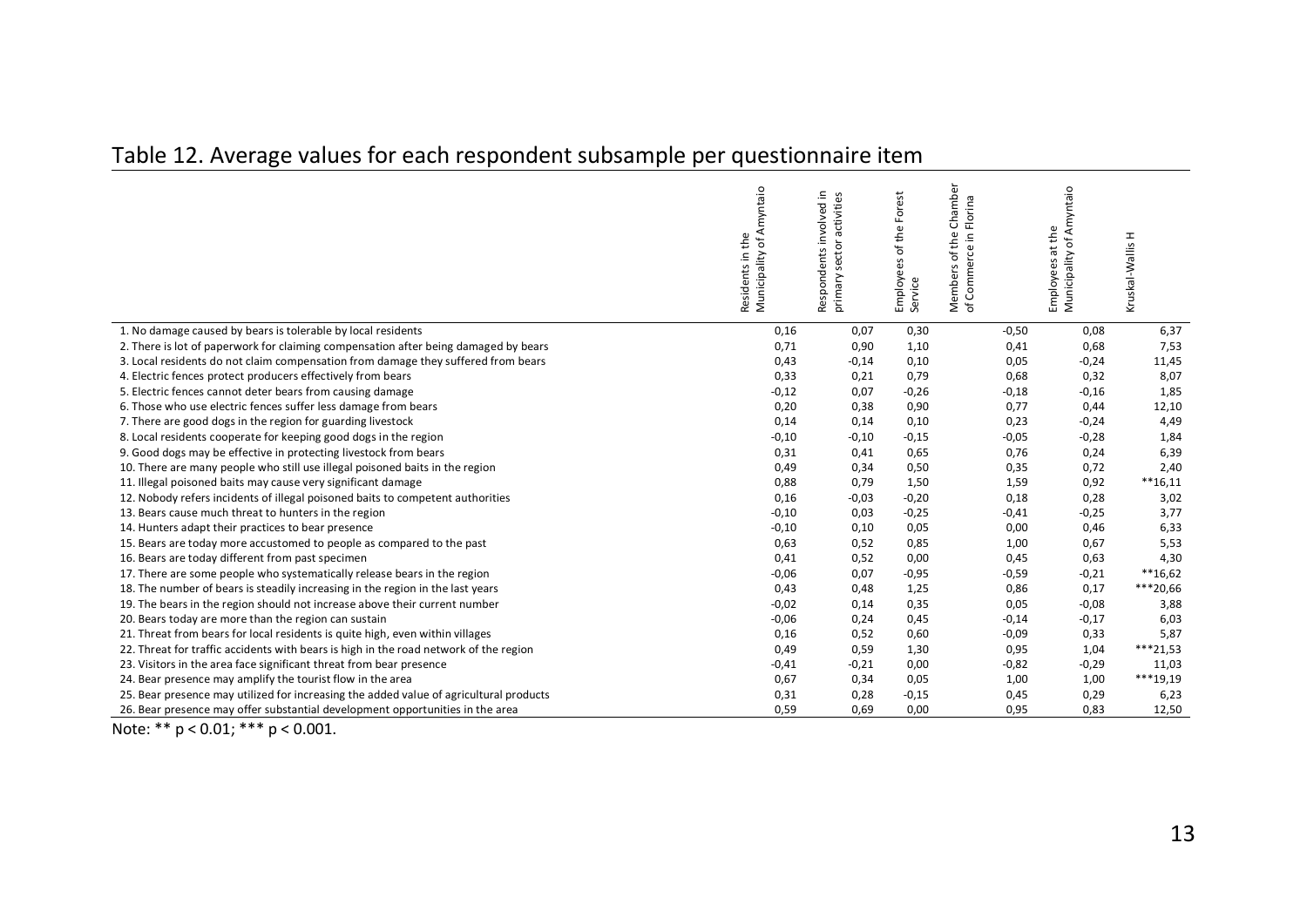## Table 13. Factor scores across subsamples

|                                                                                                                                                                                                                                                                                                    | Residents in the<br>Municipality of<br>Amyntaio | primary sector<br>Respondents<br>nvolved in | of the<br>Service<br>Employees<br>est<br>ā | Commerce in<br>Members of<br>ᡃᡠ<br>Chamber | Municipali<br>imployee<br>Amyntaio | Kruskal-Wallis H |
|----------------------------------------------------------------------------------------------------------------------------------------------------------------------------------------------------------------------------------------------------------------------------------------------------|-------------------------------------------------|---------------------------------------------|--------------------------------------------|--------------------------------------------|------------------------------------|------------------|
| Factor 1: Development opportunities (Item 24: "Bear presence may amplify the tourist flow in the<br>area"; Item 25: "Bear presence may utilized for increasing the added value of agricultural products";<br>Item 26: "Bear presence may offer substantial development opportunities in the area") | 1,57                                            | 1,31                                        | $-0,10$                                    | 2,41                                       | 2,04                               | $**14,71$        |
| Factor 2: Perceived threat (Item 21: "Threat from bears for local residents is quite high, even within<br>villages"; Item 22: "Threat for traffic accidents with bears is high in the road network of the region";<br>Item 23: "Visitors in the area face significant threat from bear presence")  | 0,24                                            | 0,90                                        | 1,90                                       | 0,05                                       | 1,04                               | 8,74             |
| Factor 3: Electric fences (Item 4: "Electric fences protect producers effectively from bears"; Item 6:<br>"Those who use electric fences suffer less damage from bears")                                                                                                                           | 0,53                                            | 0,59                                        | 1,68                                       | 1,45                                       | 0,76                               | 13,20            |
| Factor 4: Re-introduction narrative (Item 15: "Bears are today more accustomed to people as<br>compared to the past"; Item 16: "Bears are today different from past specimen"; Item 17: "There are<br>some people who systematically release bears in the region")                                 | 0,98                                            | 1,10                                        | $-0,10$                                    | 0,86                                       | 1,04                               | 4,94             |
| Factor 5: Livestock guarding dogs (Item 7: "There are good dogs in the region for guarding livestock";<br>Item 8: "Local residents cooperate for keeping good dogs in the region")                                                                                                                 | 0,04                                            | 0,03                                        | $-0,05$                                    | 0,18                                       | $-0,52$                            | 4,63             |
| Factor 6: Damage (Item 1: "No damage caused by bears is tolerable by local residents"; Item 2: "There<br>is lot of paperwork for claiming compensation after being damaged by bears")                                                                                                              | 0,86                                            | 0,97                                        | 1,40                                       | $-0,09$                                    | 0,76                               | 10,72            |
| Factor 7: Poisoned baits (Item 10: "There are many people who still use illegal poisoned baits in the<br>region"; Item 11: "Illegal poisoned baits may cause very significant damage")                                                                                                             | 1,37                                            | 1,14                                        | 2,00                                       | 1,90                                       | 1,64                               | 4,31             |

Note: \*\* p < 0.01.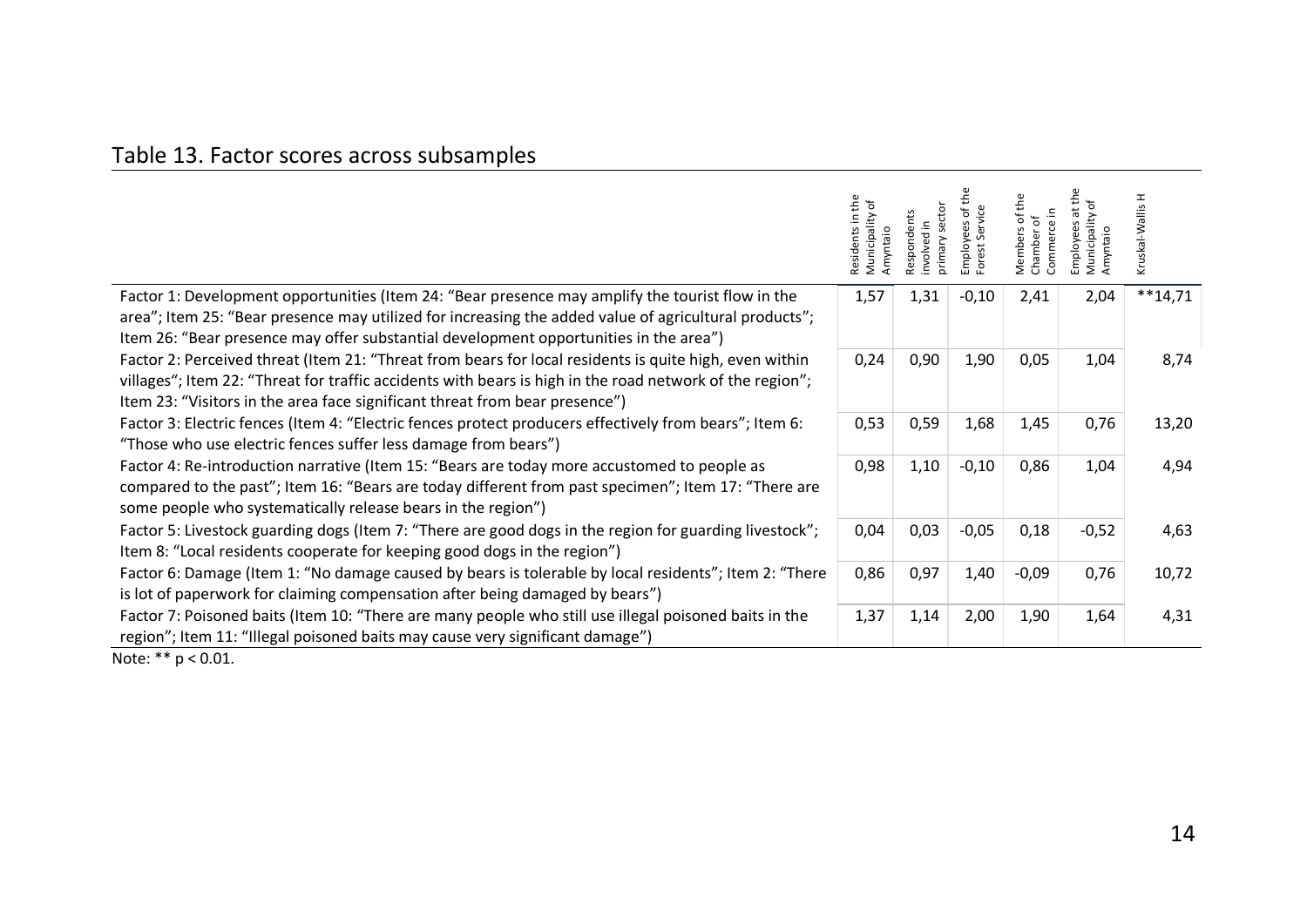Table 14 presents correlations between factors. There were two sets of significant correlations. First, developmental opportunities in Factor 1 were positively correlated with endorsing electric fences as a damage prevention method (Factor 3; Spearman's rho = 0.23, p  $<$  0.01) and disapproving of poisoned baits (Factor 7; Spearman's rho = 0.35, p  $<$  0.001). Second, perceived threat from bear presence (Factor 2) was positively correlated with the bear re-introduction narrative (Factor 4; Spearman's rho =  $0.27$ , p <  $0.01$ ) and reaction to damage caused by bears (Factor 6; Spearman's rho =  $0.31$ ,  $p < 0.001$ ).

|               | Factor 2: | Factor 3: | Factor 4:    | Factor 5: | Factor 6: | Factor 7: |
|---------------|-----------|-----------|--------------|-----------|-----------|-----------|
|               | Perceived | Electric  | Re-          | Livestock | Damage    | Poisoned  |
|               | threat    | fences    | introduction | guarding  |           | baits     |
|               |           |           | narrative    | dogs      |           |           |
| Factor 1:     | $-0,16$   | $**0,23$  | 0,03         | $-0,03$   | $-0,10$   | $***0,35$ |
| Development   |           |           |              |           |           |           |
| opportunities |           |           |              |           |           |           |
| Factor 2:     |           | 0,01      | $**0,27$     | 0,08      | $***0,31$ | $-0,12$   |
| Perceived     |           |           |              |           |           |           |
| threat        |           |           |              |           |           |           |
| Factor 3:     |           |           |              |           |           |           |
| Electric      |           |           |              |           |           |           |
| fences        |           |           | $-0,10$      | 0,01      | 0,15      | 0,13      |
| Factor 4: Re- |           |           |              |           |           |           |
| introduction  |           |           |              |           |           |           |
| narrative     |           |           |              | 0,11      | 0,18      | 0,04      |
| Factor 5:     |           |           |              |           |           |           |
| Livestock     |           |           |              |           |           |           |
| guarding      |           |           |              |           |           |           |
| dogs          |           |           |              |           | 0,03      | $-0,05$   |
| Factor 6:     |           |           |              |           |           |           |
| Damage        |           |           |              |           |           | $-0,04$   |

#### Table 14. Factor correlations

Note: Spearman's rho correlations are displayed; \*\* p < 0.01; \*\*\* p < 0.001.

#### Items on bear numbers

Two more correlational analyses were run using the Likert scale items referring to the attitudes of respondents towards bear numbers in the region (Item 19: "The bears in the region should not increase above their current number"; Item 20: "Bears today are more than the region can sustain"). These items were correlated with factor scores across all factors and all subsamples (Tables 15 and 16). A major finding here is that perceived threat (Factor 2) was associated with less tolerance (e.g., higher scores for Item 19 : "The bears in the region should not increase above their current number") for all subsamples except for residents working I primary sector activities (Table 15). For item 20 ("Bears today are more than the region can sustain") we had the same trends, in this case, however, the correlation coefficient was not significant for both residents working in the primary sector and employees at the Municipality of Amyntaio (Table 16). Attitudes toward damage (Factor 6) were also associated with less tolerance (e.g., higher scores for Items 19 and 20) for residents of Amyntaio (Table 15), employees of the Forest Service (Table 15), and employees at the Municipality of Amyntaio (Table 16). Other significant correlations showed that tolerance increased (scores in items 19 and 20 decreased) with developmental opportunities (Factor 1) for employees of the Forest Service (Tables 15 and 16, respectively).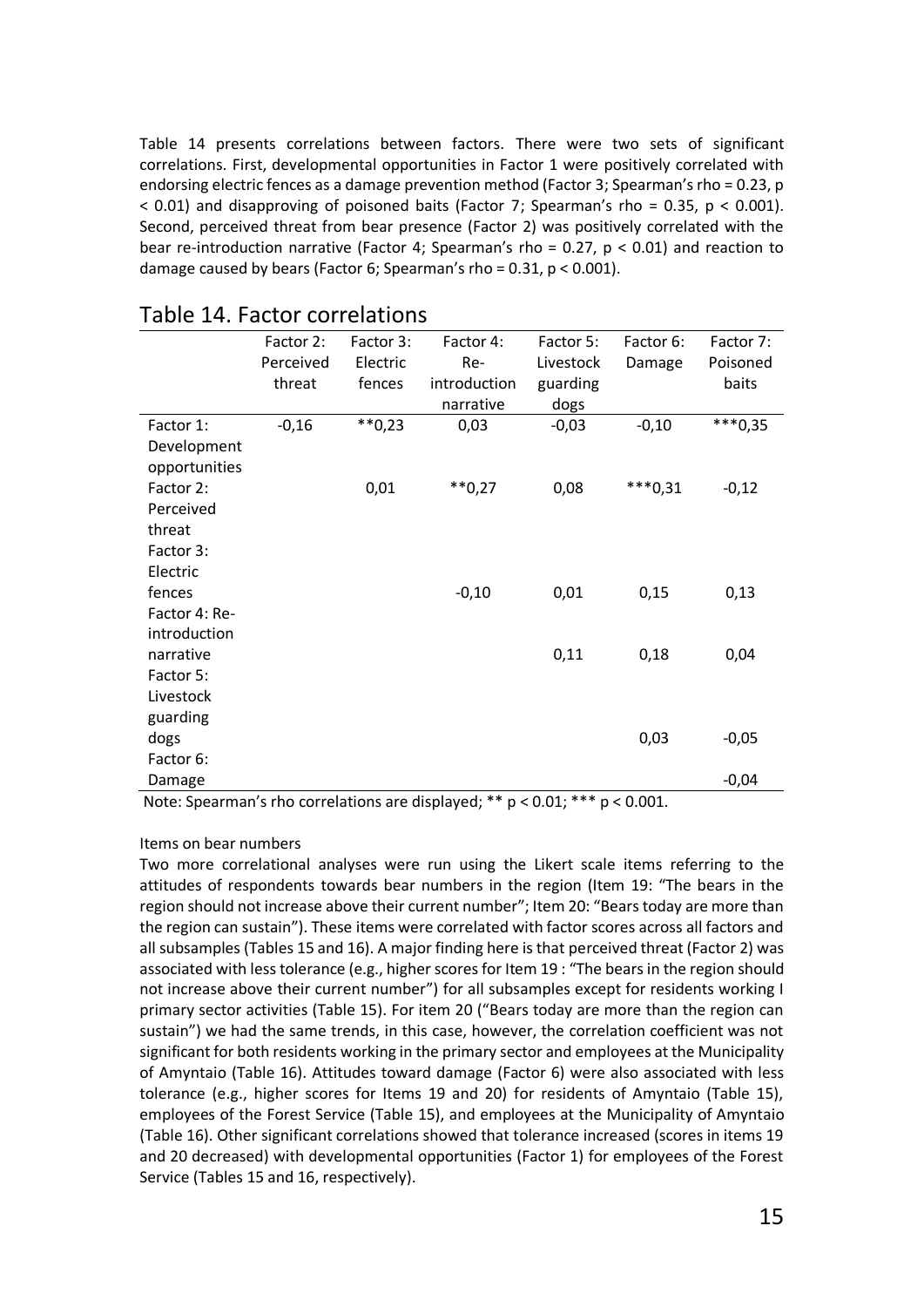Table 15. Spearman's rho correlations between Item 19 ("The bears in the region should not increase above their current number") and factor scores

|                                        | Municipality<br>Residents in<br>of Amyntaio<br>the | Respondents<br>크.<br>involved<br>primary<br>sector | ð<br>Employees<br>Forest<br>Service<br>the | of Commerce<br>the Chamber<br>Members of<br>in Florina | ã<br>Municipality<br>of Amyntaio<br>Employees<br>the |
|----------------------------------------|----------------------------------------------------|----------------------------------------------------|--------------------------------------------|--------------------------------------------------------|------------------------------------------------------|
| Factor 1: Development                  |                                                    |                                                    |                                            |                                                        |                                                      |
| opportunities                          | 0,06                                               | 0,14                                               | $*$ -0,62                                  | $-0,21$                                                | $-0,43$                                              |
| Factor 2: Perceived                    |                                                    |                                                    |                                            |                                                        |                                                      |
| threat                                 | $***0,53$                                          | 0,21                                               | $**0,67$                                   | $***0,72$                                              | **0,56                                               |
| Factor 3: Electric                     |                                                    |                                                    |                                            |                                                        |                                                      |
| fences                                 | 0,01                                               | $-0,03$                                            | $-0,16$                                    | $-0,03$                                                | 0,05                                                 |
| Factor 4: Re-                          |                                                    |                                                    |                                            |                                                        |                                                      |
| introduction narrative                 | 0,04                                               | 0,38                                               | 0,13                                       | 0,42                                                   | 0,05                                                 |
| Factor 5: Livestock                    |                                                    |                                                    |                                            |                                                        |                                                      |
| guarding dogs                          | $-0,06$                                            | 0,06                                               | $-0,16$                                    | $-0,17$                                                | $**0,53$                                             |
| Factor 6: Damage<br>Factor 7: Poisoned | $**0,45$                                           | 0,25                                               | $**0,59$                                   | 0,30                                                   | 0,33                                                 |
| baits                                  | $-0,29$                                            | $-0,07$                                            | $-0,28$                                    | $-0,14$                                                | $-0,01$                                              |

Note: \*\*  $p < 0.01$ ; \*\*\*  $p < 0.001$ .

### Table 16. Spearman's rho correlations between Item 20 ("Bears today are more than the region can sustain") and factor scores

|                        | Municipality<br>Residents in<br>of Amyntaio<br>the | primary sector<br>Respondents<br>involved in<br>activities | Employees of<br>the Forest<br>Service | of Commerce<br>the Chamber<br>Members of<br>in Florina | ã<br>Municipality<br>of Amyntaio<br>Employees<br>the |
|------------------------|----------------------------------------------------|------------------------------------------------------------|---------------------------------------|--------------------------------------------------------|------------------------------------------------------|
| Factor 1: Development  |                                                    |                                                            |                                       |                                                        |                                                      |
| opportunities          | $-0,12$                                            | 0,08                                                       | $*$ -0,58                             | $-0,27$                                                | $-0,13$                                              |
| Factor 2: Perceived    |                                                    |                                                            |                                       |                                                        |                                                      |
| threat                 | $***0,53$                                          | 0,33                                                       | $**0,63$                              | ***0,69                                                | 0,37                                                 |
| Factor 3: Electric     |                                                    |                                                            |                                       |                                                        |                                                      |
| fences                 | $-0,13$                                            | 0,09                                                       | $-0,08$                               | 0,09                                                   | 0,40                                                 |
| Factor 4: Re-          |                                                    |                                                            |                                       |                                                        |                                                      |
| introduction narrative | 0,10                                               | 0,23                                                       | 0,11                                  | 0,44                                                   | 0,21                                                 |
| Factor 5: Livestock    |                                                    |                                                            |                                       |                                                        |                                                      |
| guarding dogs          | 0,03                                               | 0,28                                                       | $-0,28$                               | 0,11                                                   | **0,59                                               |
|                        |                                                    |                                                            |                                       |                                                        |                                                      |
| Factor 6: Damage       | 0,11                                               | 0,39                                                       | 0,51                                  | 0,32                                                   | **0,58                                               |
| Factor 7: Poisoned     |                                                    |                                                            |                                       |                                                        |                                                      |
| baits<br>ملم ملم       | $-0,31$                                            | $-0,01$                                                    | $-0,32$                               | $-0,18$                                                | $-0,05$                                              |

Note: \*\* p < 0.01; \*\*\* p < 0.001.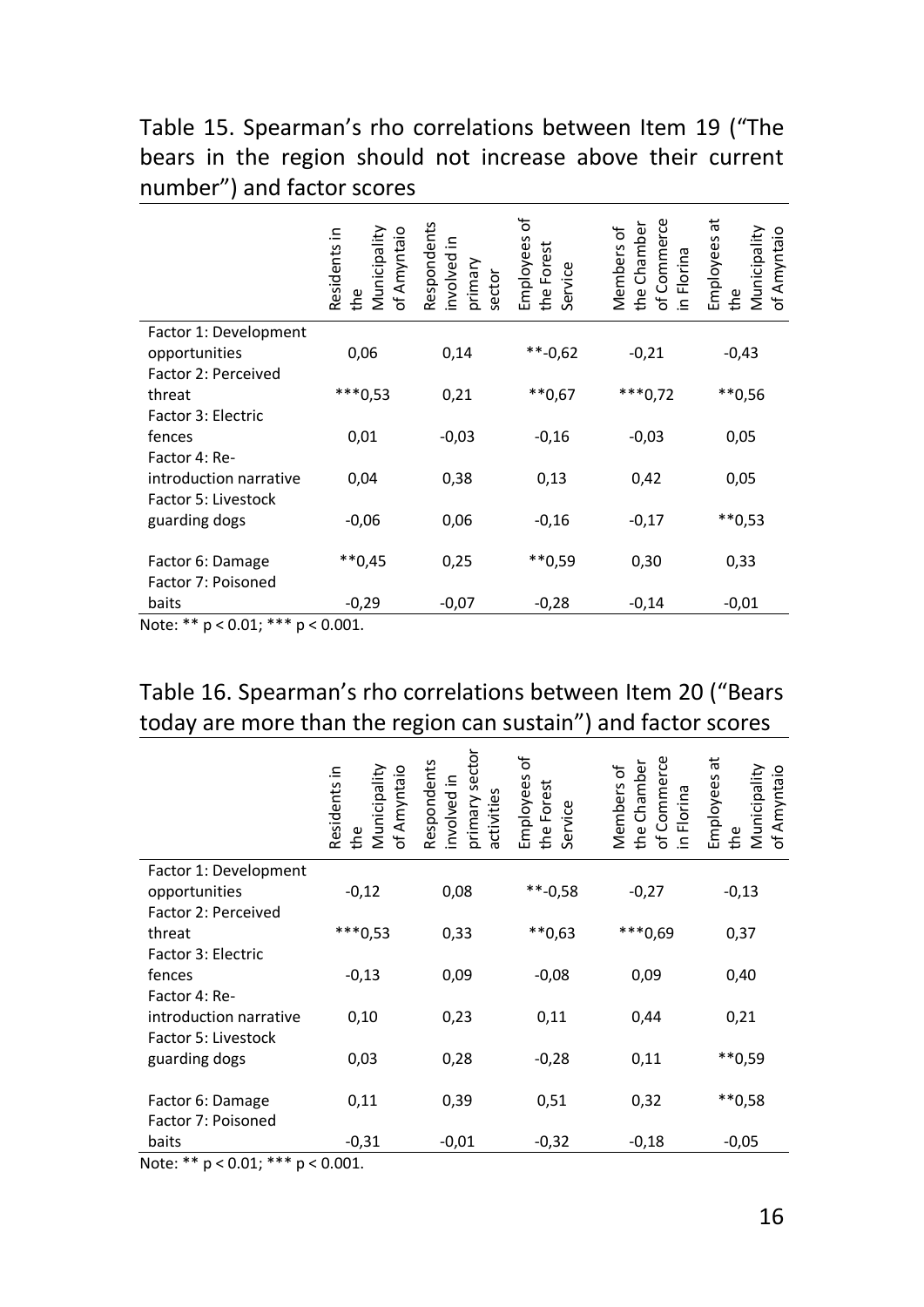#### 3.5 Word associations

In the word association task, respondents were asked to write down the first five words that come to their mind for the stimulus term "bear". Table 17 presents the associations elicited in order of decreasing frequency. A number of 30 associations were included in data analysis (min frequency = 32.%; max frequency = 44.4%). In the first half of the list, most associations were descriptive of the species itself and its biotope (e.g., "brown"; "wildlife; "forest"; "honey", "animal"; "big"; "nature"; "mountain"; "mammal"; "hibernation"), while there was one only negative connotation ("fear"). "Protection" was also included as an association in the first half of the list. In the second, half, there were more negative connotations ("danger"; "damage"; "car accidents"; "attack"; "disaster").

| associations<br>Word | Residents in the<br>Municipality of<br>Amyntaio | primary sector<br>Respondents<br>involved in<br>activities | Employees of<br>the Forest<br>Service | Members of the<br>Commerce in<br>Chamber of<br>Florina | Municipality of<br>Employees at<br>Amvntaio<br>the | Total frequency |
|----------------------|-------------------------------------------------|------------------------------------------------------------|---------------------------------------|--------------------------------------------------------|----------------------------------------------------|-----------------|
| Αρκτούρος            | 47,9%                                           | 34,5%                                                      | 27,3%                                 | 33,3%                                                  | 65,2%                                              | 44,4%           |
| καφέ                 | 33,3%                                           | 37,9%                                                      | 0,00%                                 | 13,3%                                                  | 34,8%                                              | 29,4%           |
| άγρια ζωή            | 16,7%                                           | 27,6%                                                      | 63,6%                                 | 33,3%                                                  | 21,7%                                              | 26,2%           |
| δάσος                | 20,8%                                           | 24,1%                                                      | 36,4%                                 | 46,7%                                                  | 17,4%                                              | 25,4%           |
| μέλι                 | 20,8%                                           | 24,1%                                                      | 18,2%                                 | 6,7%                                                   | 21,7%                                              | 19,8%           |
| Νυμφαίο              | 22,9%                                           | 6,9%                                                       | 18,2%                                 | 13,3%                                                  | 30,4%                                              | 19,0%           |
| ζώο                  | 16,7%                                           | 13,8%                                                      | 9,1%                                  | 20,0%                                                  | 26,1%                                              | 17,5%           |
| φόβος                | 20,8%                                           | 10,3%                                                      | 18,2%                                 | 13,3%                                                  | 21,7%                                              | 17,5%           |
| μεγάλη               | 22,9%                                           | 17,2%                                                      | 0,00%                                 | 13,3%                                                  | 13,0%                                              | 16,7%           |
| φύση                 | 14,6%                                           | 13,8%                                                      | 27,3%                                 | 20,0%                                                  | 13,0%                                              | 15,9%           |
| βουνό                | 12,5%                                           | 6,9%                                                       | 9,1%                                  | 33,3%                                                  | 13,0%                                              | 13,5%           |
| προστασία            | 12,5%                                           | 3,4%                                                       | 36,4%                                 | 13,3%                                                  | 17,4%                                              | 13,5%           |
| θηλαστικό            | 8,3%                                            | 17,2%                                                      | 18,2%                                 | 6,7%                                                   | 17,4%                                              | 12,7%           |
| χειμερία νάρκη       | 12,5%                                           | 13,8%                                                      | 9,1%                                  | 6,7%                                                   | 4,3%                                               | 10,3%           |
| πολική               | 4,2%                                            | 13,8%                                                      | 0,00%                                 | 0,00%                                                  | 26,1%                                              | 9,5%            |
| δύναμη               | 4,2%                                            | 6,9%                                                       | 0,00%                                 | 26,7%                                                  | 4,3%                                               | 7,1%            |
| κίνδυνος             | 4,2%                                            | 0,00%                                                      | 9,1%                                  | 6,7%                                                   | 17,4%                                              | 6,3%            |
| χωράφια              | 6,3%                                            | 13,8%                                                      | 0,00%                                 | 0,00%                                                  | 0,00%                                              | 5,6%            |
| ζημιές               | 4,2%                                            | 6,9%                                                       | 9,1%                                  | 0,00%                                                  | 4,3%                                               | 4,8%            |
| μήλα                 | 6,3%                                            | 6,9%                                                       | 0,00%                                 | 0,00%                                                  | 4,3%                                               | 4,8%            |
| τροχαία              | 2,1%                                            | 13,8%                                                      | 9,1%                                  | 0,00%                                                  | 0,00%                                              | 4,8%            |
| επίθεση              | 2,1%                                            | 3,4%                                                       | 9,1%                                  | 0,00%                                                  | 8,7%                                               | 4,0%            |
| Καλλιστώ             | 4,2%                                            | 3,4%                                                       | 18,2%                                 | 0,00%                                                  | 0,00%                                              | 4,0%            |
| ομορφιά              | 2,1%                                            | 3,4%                                                       | 0,00%                                 | 13,3%                                                  | 4,3%                                               | 4,0%            |
| περιβάλλον           | 0,00%                                           | 0,00%                                                      | 0,00%                                 | 20,0%                                                  | 8,7%                                               | 4,0%            |
| καταστροφή           | 6,3%                                            | 3,4%                                                       | 0,00%                                 | 0,00%                                                  | 0,00%                                              | 3,2%            |
| κυνηγός              | 4,2%                                            | 6,9%                                                       | 0,00%                                 | 0,00%                                                  | 0,00%                                              | 3,2%            |
| παμφάγο              | 0,00%                                           | 3,4%                                                       | 9,1%                                  | 6,7%                                                   | 4,3%                                               | 3,2%            |
| χειμώνας             | 2,1%                                            | 6,9%                                                       | 0,00%                                 | 6,7%                                                   | 0,00%                                              | 3,2%            |
| φυγή                 | 0,00%                                           | 3,4%                                                       | 0,00%                                 | 0,00%                                                  | 0,00%                                              | 0,8%            |

#### Table 17. Word associations in order of decreasing frequency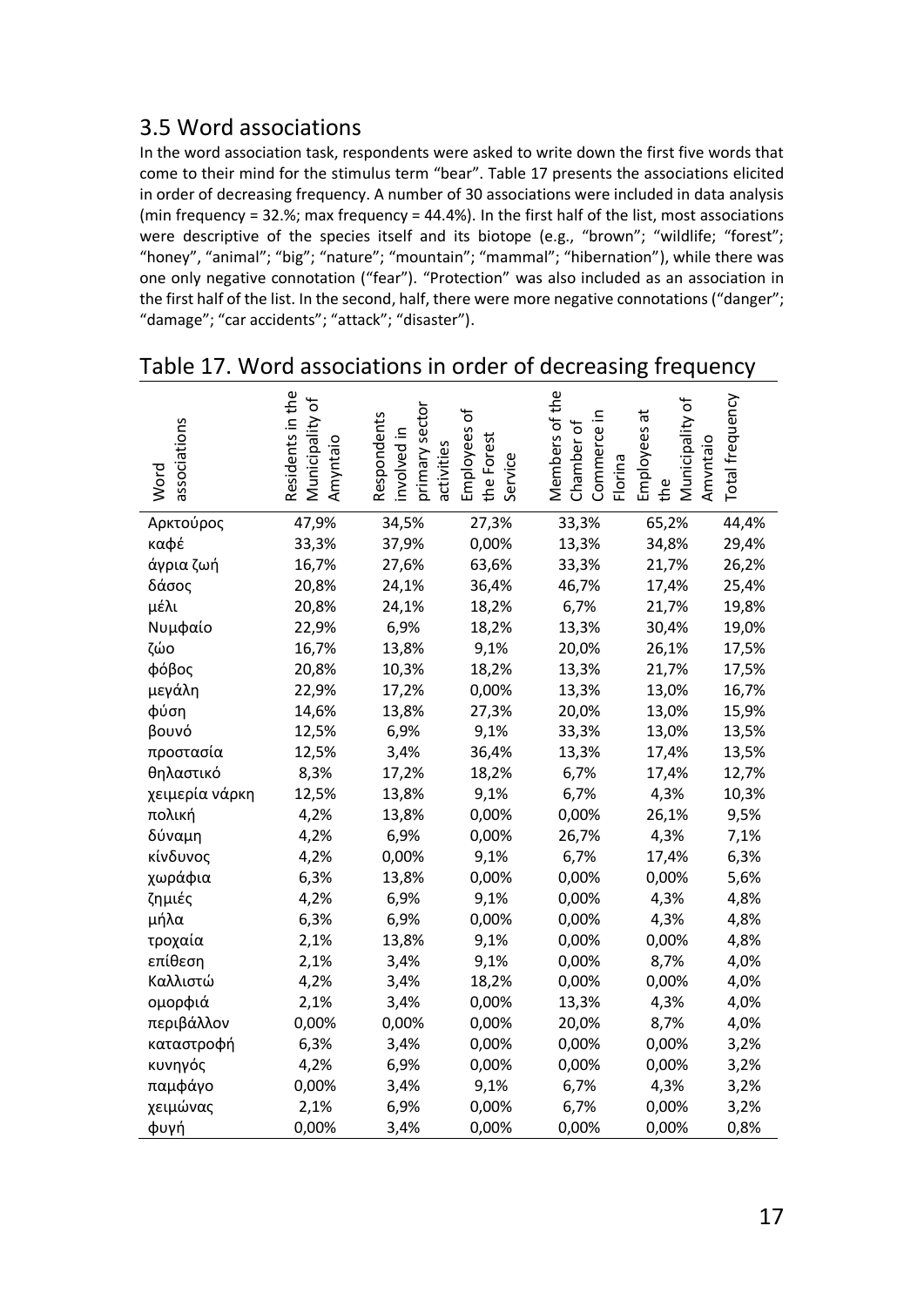A set of cluster analyses were performed for all subsamples to reveal the linkages between associations in a narrative reconstruction of the representation of the stimulus term "bear" (Figures 3-7; between-groups linkage cluster method; dice measure for binary variables). We can observe that most connotations for threat or fear were tightly interwoven in most cluster dendrograms. For example, in the associations' cluster for residents of Amyntaio (Figure 3), we can see the term "attack" grouped with the terms "hunter" and "honey" within one cluster. The same is valid for the group of terms "forest", "fear", "disaster", "big", and "danger" and another group formed by the terms "mountain", "apples", "damage", "car accident". For residents working in primary sector activities (Figure 4), we had three distinct association clusters implicitly related to threat and/or fear: (1) "Damage", "escape", "fear"; (2) "hunter", "fields", "disaster"; (3) "attack", "car accidents", "mountain". For the rest of subsamples, these type of associations denoting threat and/or fear were less in number but still grouped in distinct clusters. For instance, there were the clusters "damage", "car accidents" and "attack", "danger" for employees of the Forest Service (Figure 5), and one cluster for the employees ta the Municipality of Amyntaio: "Danger", "big", "attack", "fear" (Figure 7). No distinct cluster of this kind was observed for members of the Chamber of Commerce of Florina (Figure 6).



Figure 3. Narrative reconstruction of the representation of "bear" for residents of Amyntaio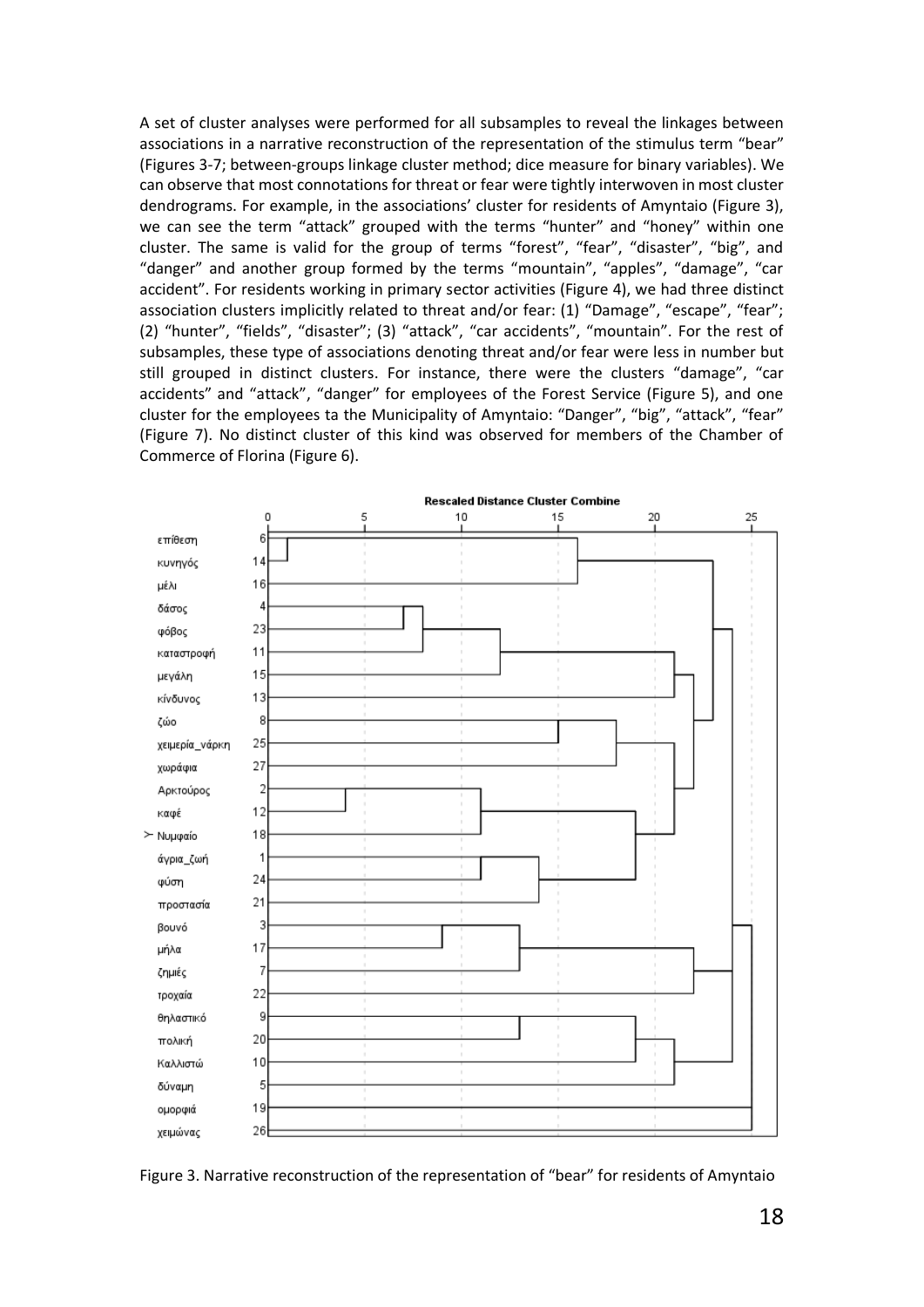

Figure 4. Narrative reconstruction of the representation of "bear" for residents of the project area involved in primary sector activities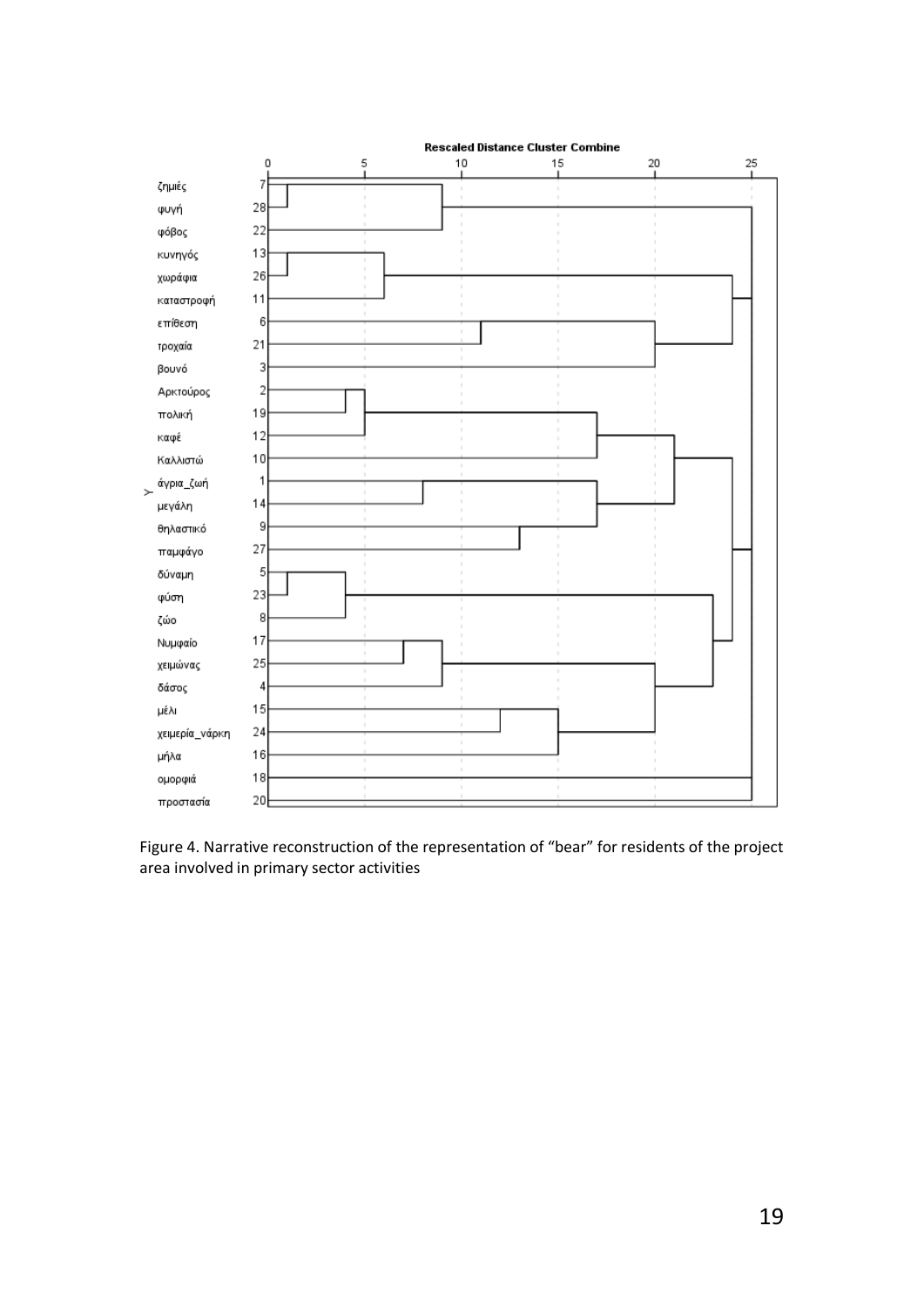

Figure 5. Narrative reconstruction of the representation of "bear" for employees of the Forest Service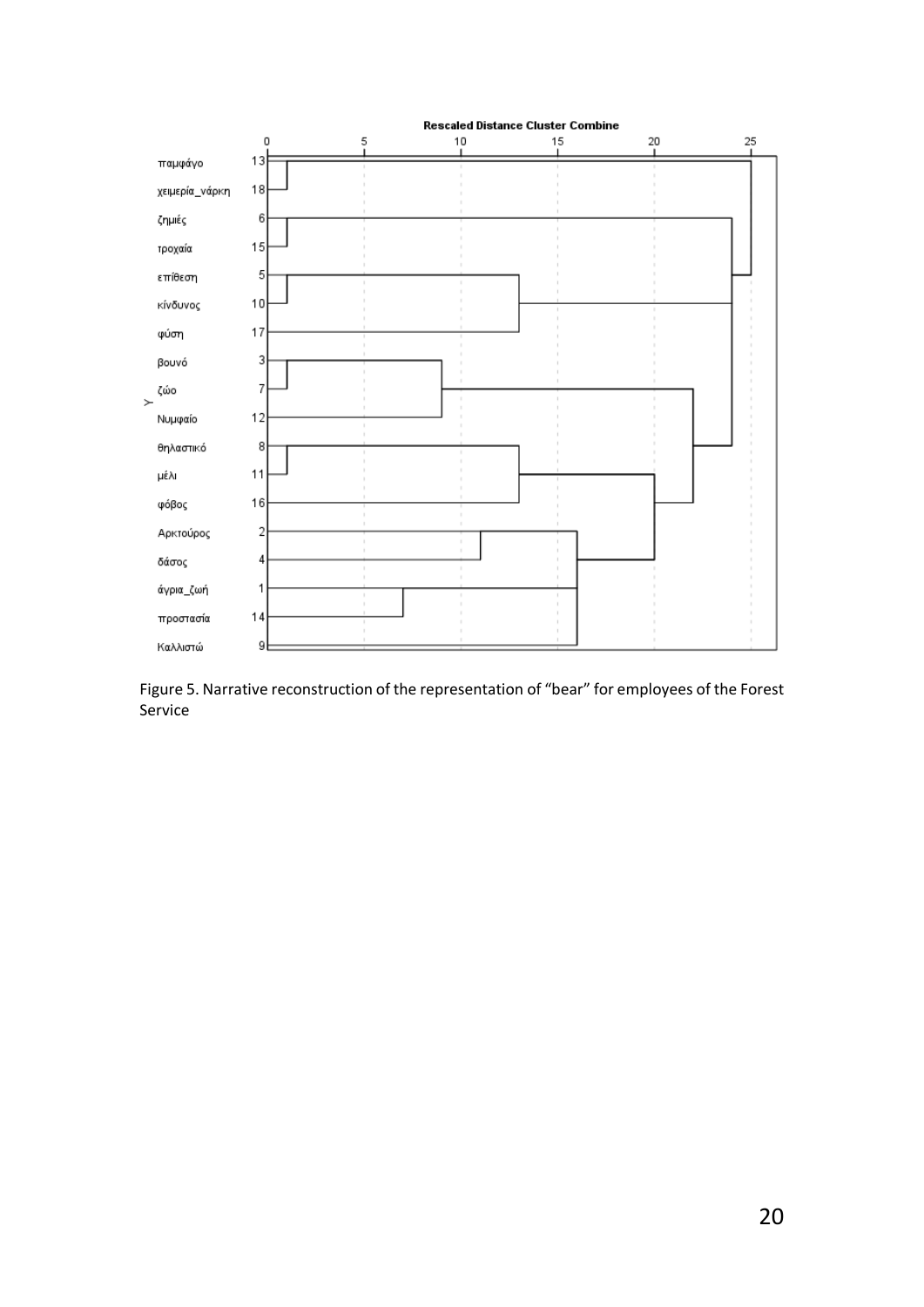

Figure 6. Narrative reconstruction of the representation of "bear" for Members of the Chamber of Commerce in Florina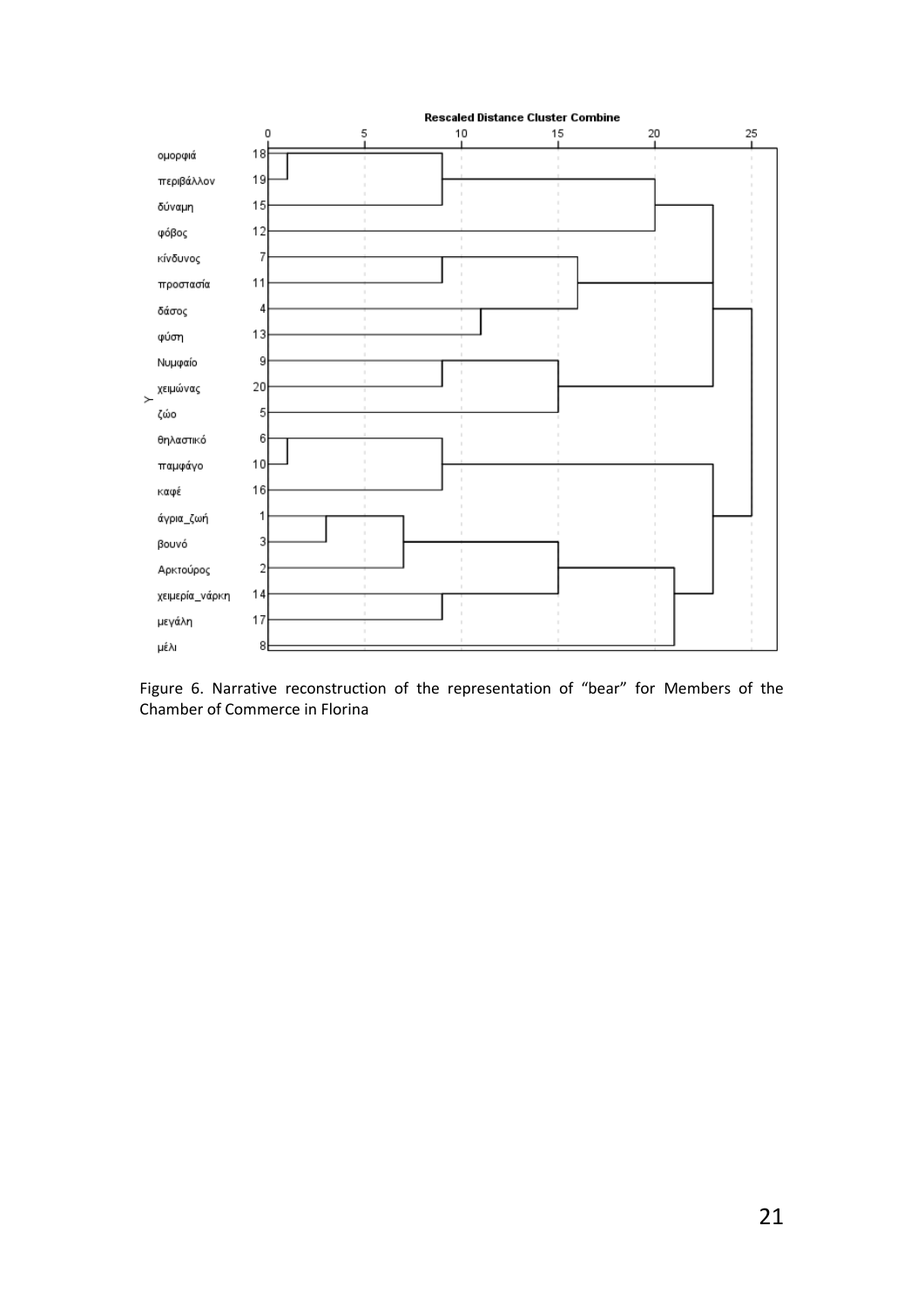

Figure 7. Narrative reconstruction of the representation of "bear" for employees at the Municipality of Amyntaio

#### 3.6 Actual consensus and consensus estimates

Questionnaire items addressed actual consensus and consensus estimates for two hypothetical instances. Respondents were asked whether they would be willing to participate in (1) a stakeholder meeting in the region focusing on the bear and (2) a programme on bear protection. Next to their intention, respondents were also requested to offer an estimate of the percentage of local residents who would reply affirmatively in each item above. Form the intention of respondents we calculate actual consensus in the total sample), whereas from their estimates we calculate consensus estimates and the difference between actual consensus in the total sample and these estimates. Table 18 presents actual consensus, which for both items was quite high for all subsamples and amounted to 81.3% and 79.9% for the total sample, respectively. There were no significant differences between subsamples for either item. Consensus estimates are presented in Table 19. For both items there were negative averages across subsamples and the total sample, which means that respondents underestimated actual consensus. We need to highlight that this underestimation reached to almost 50% of actual consensus. Again, there were no significant differences between subsamples. An additional non-parametric analysis showed that respondents who agreed to participate in both hypothetical occasions presented significantly lower consensus estimates and absolute values of these estimates as compared to those who did not agree to participate (see Tables 20 and 21, for consensus estimates and their absolute values, respectively).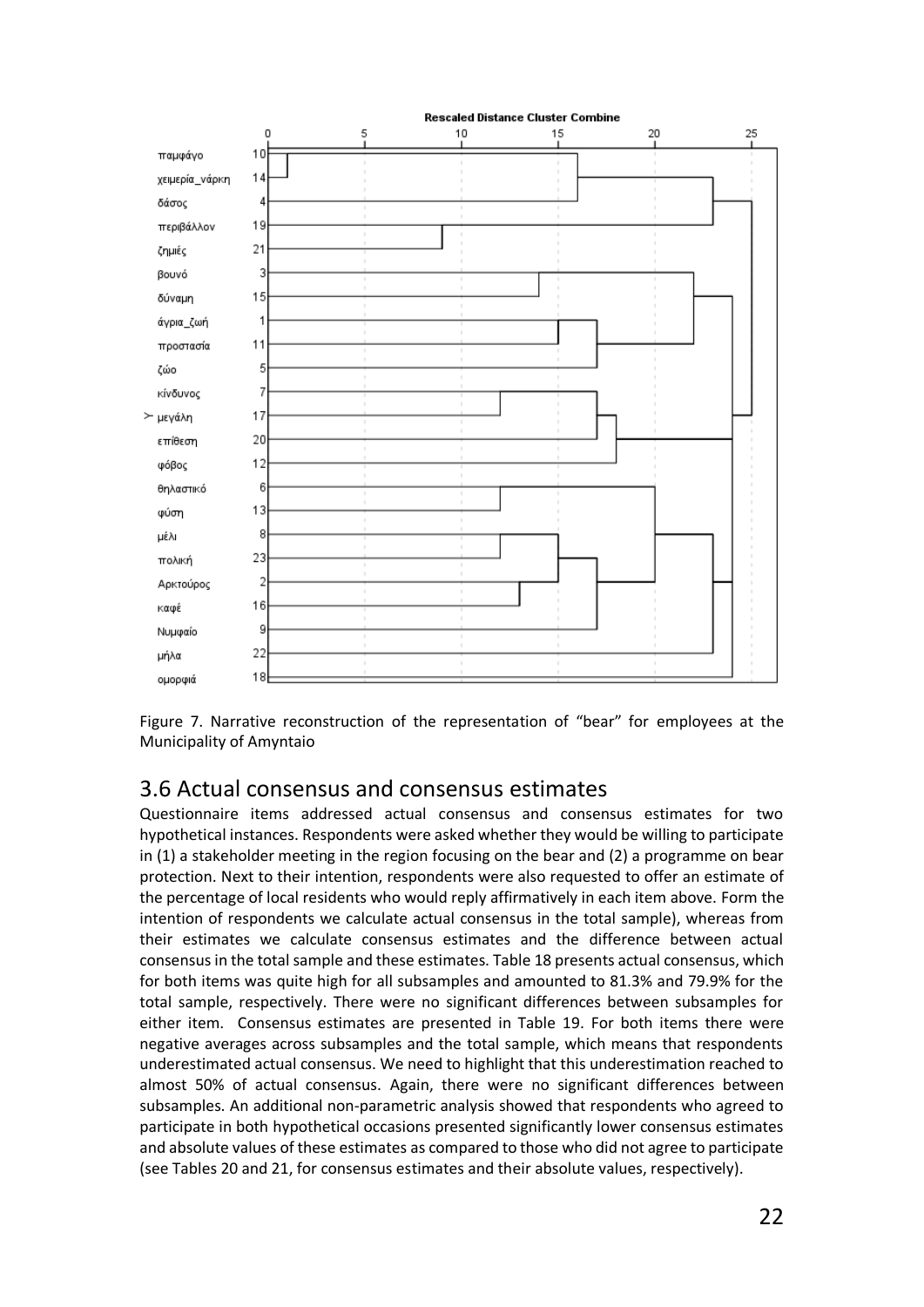#### Table 18. Actual consensus

|                                        | in the<br>Ⴆ<br>Municipality<br>Residents<br>Amyntaio | secto<br>Respondents<br>involved in<br>activities<br>primary | of the<br>Service<br>Employees<br>Forest | Members of the<br>৳<br>Commerce<br>Chamber<br>Florina | the<br>$\sigma$<br>$\vec{a}$<br>Municipality<br>Employees<br>Amyntaio | sample<br>Total |
|----------------------------------------|------------------------------------------------------|--------------------------------------------------------------|------------------------------------------|-------------------------------------------------------|-----------------------------------------------------------------------|-----------------|
| Stakeholder<br>meeting on<br>the bear  | 78,0%                                                | 75,9%                                                        | 94,7%                                    | 90,9%                                                 | 75,0%                                                                 | 81,3%           |
| <b>Bear</b><br>protection<br>programme | 79,6%                                                | 72,4%                                                        | 85,0%                                    | 95,5%                                                 | 70,8%                                                                 | 79,9%           |

#### Table 19. Consensus estimates

|                                       | Residents in the<br>Ⴆ<br>Municipality<br>Amyntaio | sector<br>Respondents<br>involved in<br>primary s<br>activities | of the<br>Service<br>Employees<br>Forest | the<br>르.<br>Members of<br>৳<br>Commerce<br>Chamber<br>Florina | at the<br>Ⴆ<br>Municipality<br>Employees<br>Amyntaio | sample<br>Total |
|---------------------------------------|---------------------------------------------------|-----------------------------------------------------------------|------------------------------------------|----------------------------------------------------------------|------------------------------------------------------|-----------------|
| Stakeholder<br>meeting on<br>the bear | $-40,90$                                          | $-47,59$                                                        | $-44,70$                                 | $-65,43$                                                       | $-56,09$                                             | $-47,66$        |
| Bear<br>protection<br>programme       | $-38,79$                                          | $-41,18$                                                        | $-47,43$                                 | $-67,93$                                                       | $-57,28$                                             | $-46,28$        |

Note: Percentage deviation from actual consensus presented.

### Table 20. Consensus estimates for respondents with positive and negative intention

|                            | Negative intention | Positive intention | Mann-Whitney Z |
|----------------------------|--------------------|--------------------|----------------|
| Stakeholder meeting -74.68 |                    | $-41.17$           | $-5.17***$     |
| on the bear                |                    |                    |                |
| Bear protection            | -67.16             | -41.38             | $-3.71***$     |
| programme                  |                    |                    |                |

Note: Percentage deviation from actual consensus presented; \*\*\* p < 0.001.

### Table 21. Absolute values of consensus estimates for respondents with positive and negative intention

|                                    | Negative intention | Positive intention | Mann-Whitney Z |
|------------------------------------|--------------------|--------------------|----------------|
| Stakeholder meeting<br>on the bear | 74.68              | 42.97              | $-5.17***$     |
| Bear protection                    | 69.01              | 43.74              | $-3.80***$     |
| programme                          |                    |                    |                |

Note: Absolute values of errors in consensus estimates presented; \*\*\* p < 0.001.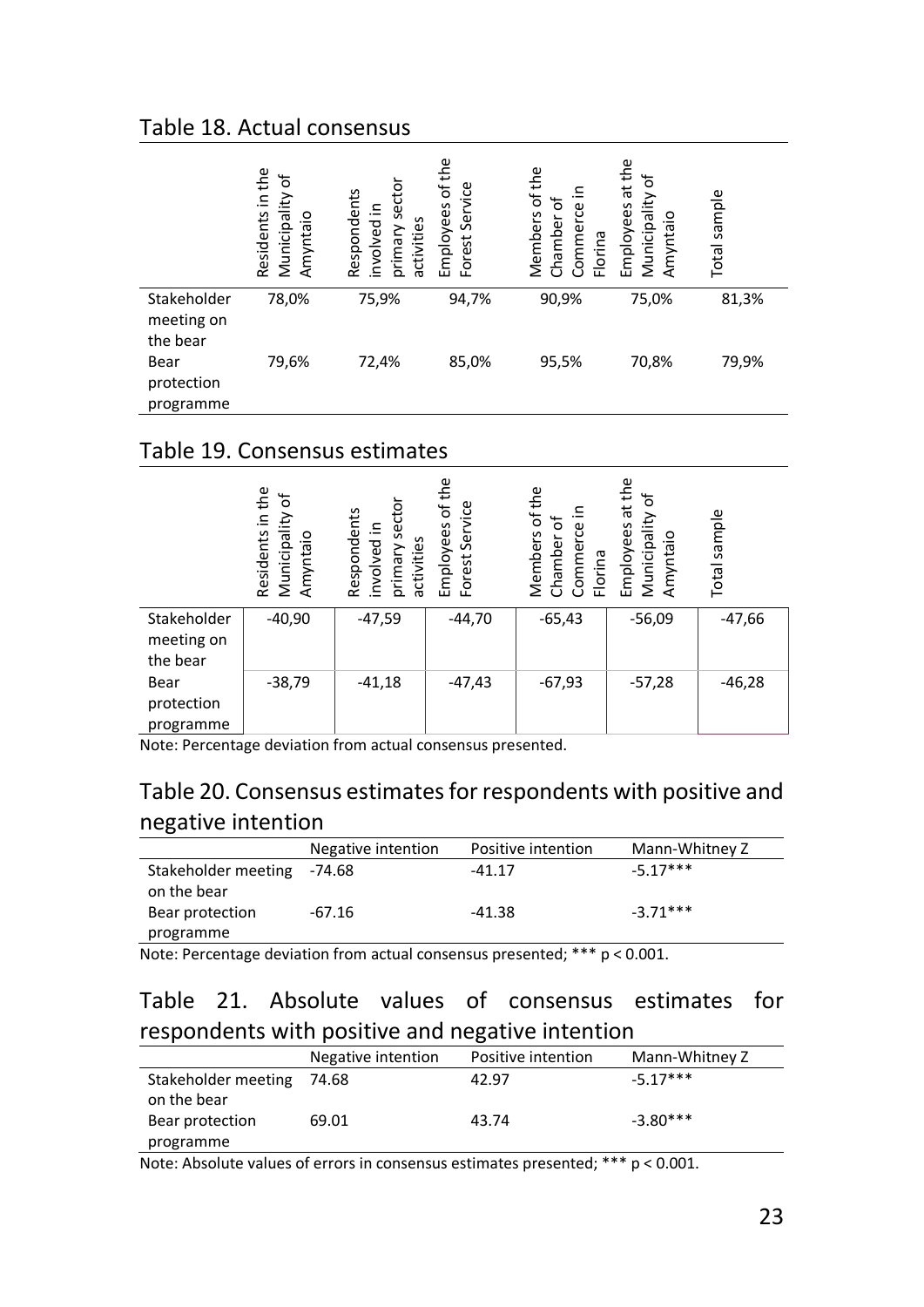#### 4. Discussion

Data for self-reported knowledge items showed that in half of the cases, more than half of respondents recorded partial or full knowledge of actions of the LIFE AMYBEAR project. This reflects that the impact of the project was considerable in significant percentages of the targeted audiences. Employees of the Forest Service presented the relatively higher percentages in self-reported knowledge items, which indicated in this case the result of training and stakeholder engagement initiatives with that particular subsample. Residents of the Municipality of Amyntaio and resident working in the primary sector had relatively increased knowledge for items explicitly referring to these subsamples, for instance, interventions I the road network and the anti-poison first aid kit. The significant correlations between knowledge items, moreover, points to the fact that these can be jointly targeted in forthcoming communication and stakeholder engagement initiatives in the project area.

Data on stakeholder and trust revealed a considerable covariation. This indicates that interaction may most probably evolve in trust building, which is a major outcome sought in long-term social learning processes like stakeholder engagement in the frame of the LIFE AMYBEAR project. Patterns revealed ingroup favouritism, meaning that ingroup members tended to discuss issues referring to bears more with other ingroup members and they also tended to trust more their ingroup members on these same issues. Stakeholders involved in primary sector activities (i.e., farmers, stock breeders, and bee keepers) were the ones to interact more with others and the ones to be trusted more. These findings indicate the fact that these subsamples are highly engaged in bear conservation and management, primarily through damage prevention methods, as well as secondarily, by developmental initiatives that can be supported in the project area due to the presence of the bear.

Attitude items revealed some very insightful findings with regard to stakeholder positioning across a series of topics. For instance, there was a marked disapproval of illegal poisoned baits, which has been a major objective of the LIFE AMYBEAR project. Second, the item on the bear re-introduction narrative (Item 17: "There are some people who systematically release bears in the region") was on average not endorsed by respondents. This is once again an encouraging finding associated to stakeholder engagement and collaboration in the project area. Residents in Amyntaio and residents involved in primary sector activities, however, presented relatively high factor scores in this case, underlining the need for additional communication and stakeholder engagement initiatives. Perceived threat from bear presence was associated to endorsing the bear re-introduction narrative as well as showing less tolerance towards the species, which highlights the importance of perceived threat as a construct for future interventions in the project area.

Word associations included one only negative connotation related to bears in the first 15 most frequent associations, which was the term "fear". Other terms of this kind (i.e., "danger"; "damage"; "car accidents"; "attack"; "disaster"), however, were tightly packed in association clusters for almost all subsamples, as revealed by the cluster analyses performed, which implies that threat and fear are still issues of concern in the project area and need to be properly monitored and addressed. "Protection" also featured as an association for "bears" in the top 15 list. Furthermore, the two environmental non-governmental organizations operating in the project area, namely, "Arcturos" and "Callisto", were also included in the word reservoir of respondents. Indeed, cluster analysis showed that "protection", "Arcturos" and "Callisto" were not clustered together with negative connotations of "bears", favouring stakeholder collaboration and joint action in the project area.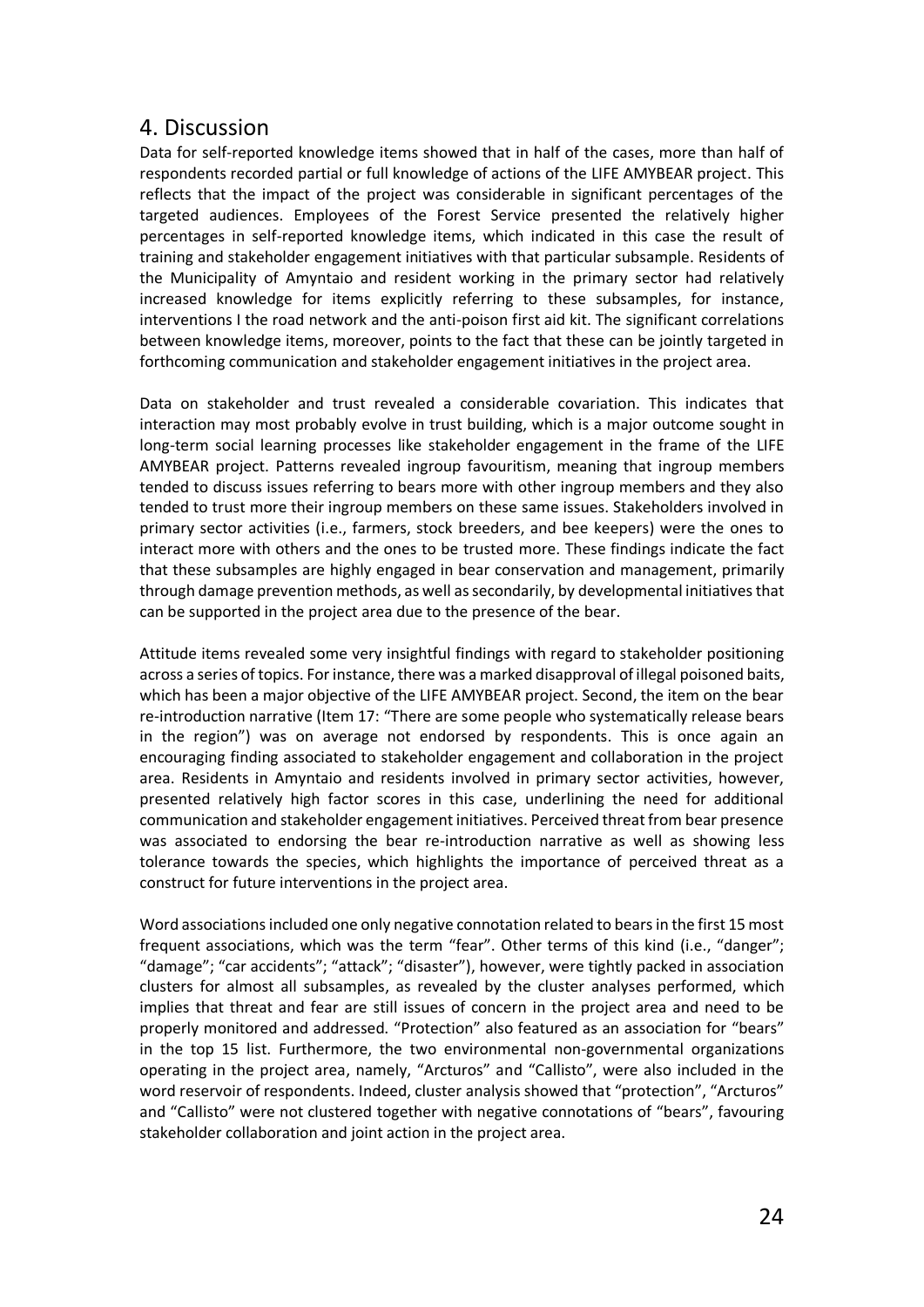Actual consensus for participating in a stakeholder meeting on the bear and in a bear protection programme were considerably high (81.3% and 79.9%, respectively). Indeed, there were no significant differences between subsamples. These findings indicate that the prospects for future stakeholder interaction and collaboration for bear conservation and management are quite positive and need to be exploited. Consensus estimates, however, revealed an extensive underestimation of actual consensus, meaning that respondents were not aware of the actual willingness of other to join the initiatives discussed. Future communication and stakeholder engagement actions in the project area need to build on ingroup and inter-group interaction of social actors to make actual consensus salient and benefit from its expected rebound effect on stakeholder attitudes and collaboration. Indeed, errors in estimates were significantly higher for those who declined participation, which corroborates the findings and implications stated above.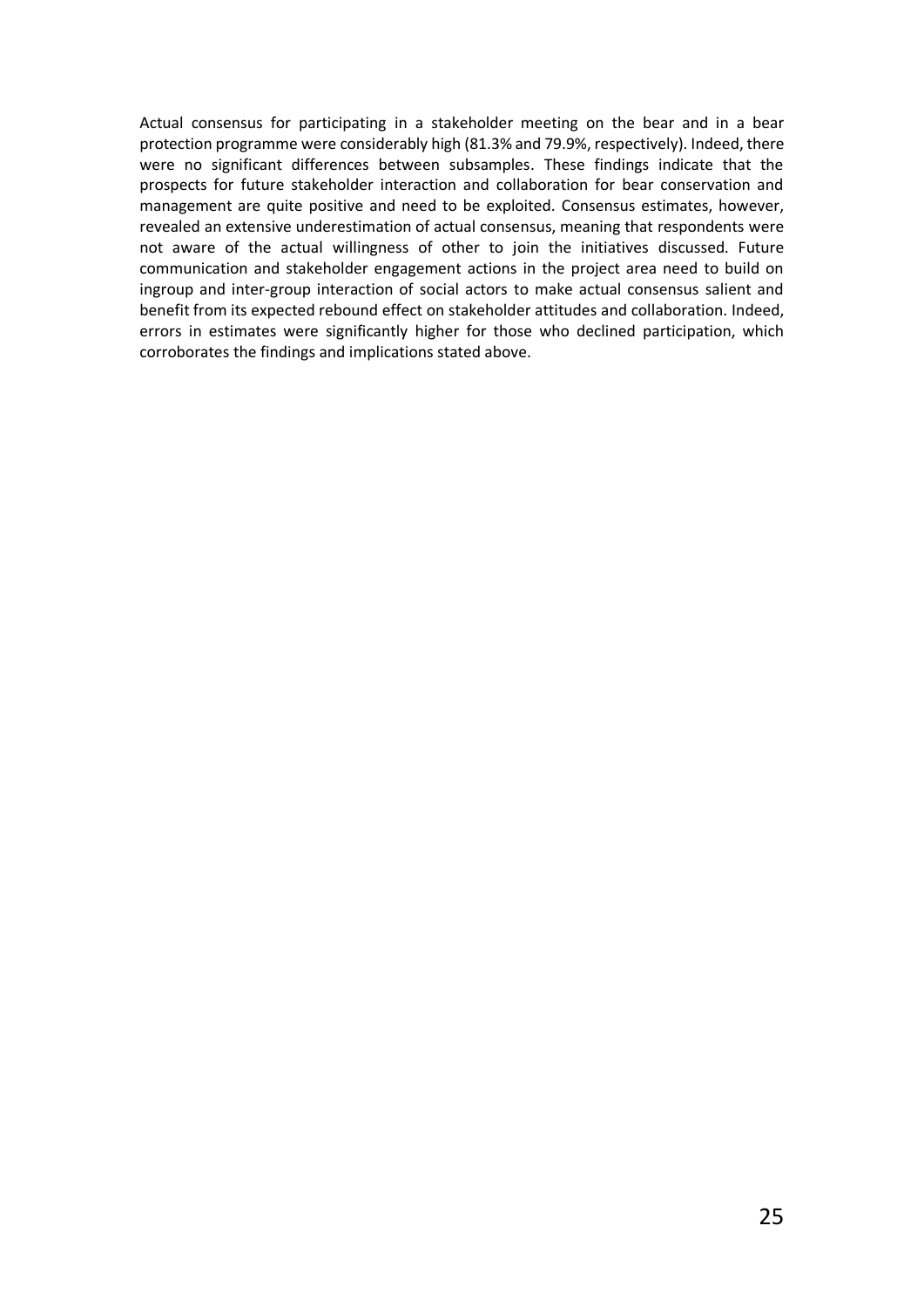## 5. APPENDIX. Questionnaire (in Greek)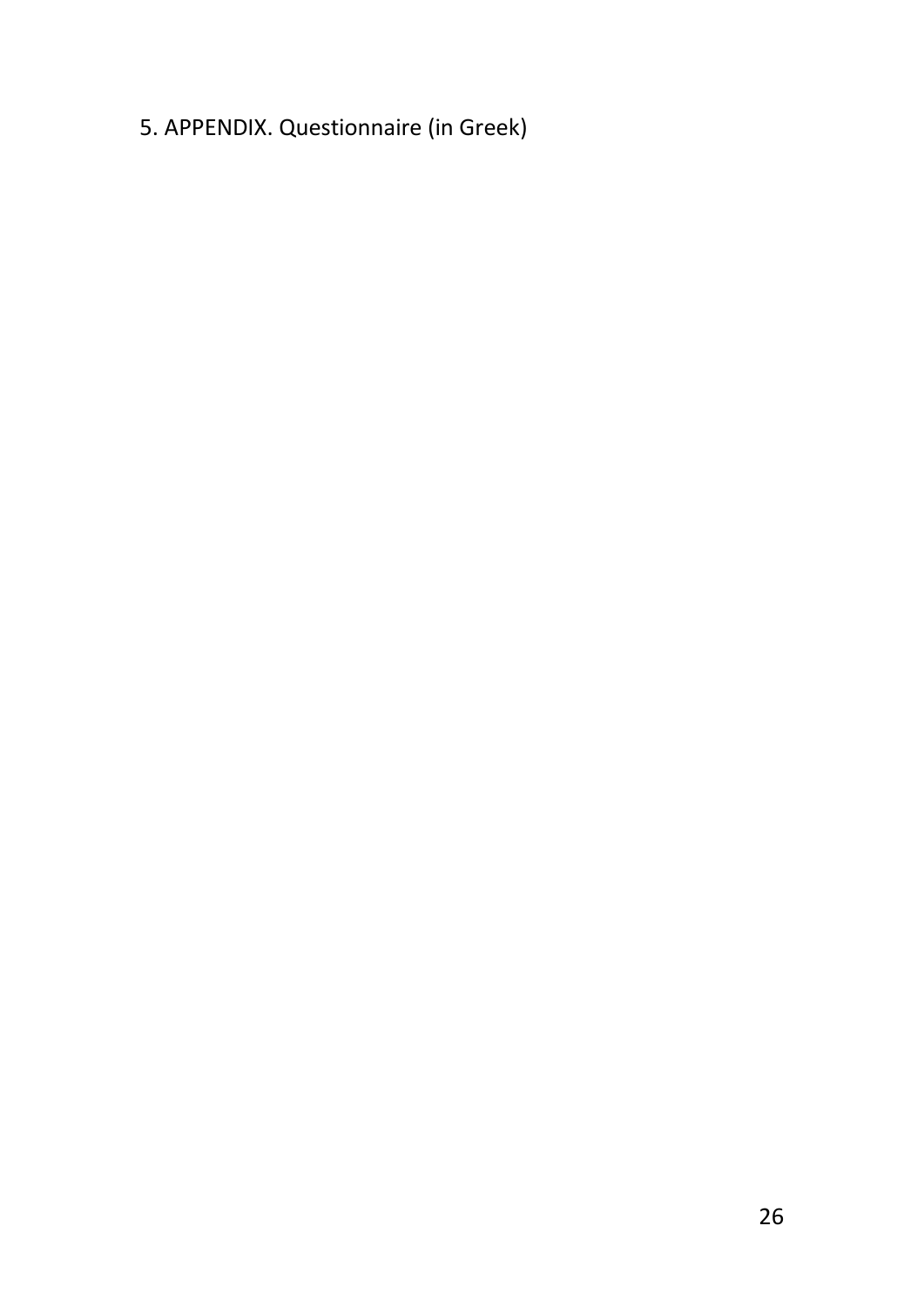## Αξιότιμε Κύριε/Αξιότιμη Κυρία,

Το ερωτηματολόγιο που έχετε παραλάβει διανέμεται στο πλαίσιο της Δράσης D1 (Παρακολούθηση των αντιλήψεων και συμπεριφορών των ενδιαφερόμενων μερών) του προγράμματος LIFE AMYBEAR (LIFE15 NAT/GR/001108, [http://www.lifeamybear.eu/\)](http://www.lifeamybear.eu/). Το πρόγραμμα επικεντρώνεται σε δράσεις βελτίωσης της αλληλεπίδρασης ανθρώπου – καφέ αρκούδας (*Ursus arctos*) και υλοποιείται από μια κοινοπραξία εταίρων που συγκροτείται από την Αποκεντρωμένη Διοίκηση Ηπείρου – Δυτικής Μακεδονίας, το Δήμο Αμυνταίου, την Περιβαλλοντική Οργάνωση για την Άγρια Ζωή και τη Φύση – ΚΑΛΛΙΣΤΩ και την εταιρεία Lever Σύμβουλοι Ανάπτυξης.

Το ερωτηματολόγιο περιλαμβάνει ερωτήσεις που αναφέρονται στις απόψεις των κατοίκων των τοπικών κοινωνιών για μια σειρά από ζητήματα που εστιάζονται στην αρκούδα. Η συμπλήρωση του ερωτηματολογίου είναι εθελοντική και ανώνυμη, ενώ ο χρόνος που θα απαιτηθεί είναι περίπου 10 λεπτά. Σας παρακαλούμε να αφιερώσετε το χρόνο αυτόν για να δηλώσετε ελεύθερα τις απόψεις σας σε όλες τις ερωτήσεις. Ο στόχος μας είναι να αποτυπώσουμε όσο το δυνατόν αποτελεσματικότερα την υφιστάμενη κατάσταση. Οι απαντήσεις σας, μαζί με εκείνες άλλων κατοίκων στην ευρύτερη περιοχή, θα μας δώσουν πολύτιμα δεδομένα σε μια σειρά θεμάτων.

Μετά την ανάλυση των δεδομένων, στα οποία θα έχουν πρόσβαση μόνο τα μέλη της Ομάδας Έργου, για ερευνητικούς και επιστημονικούς σκοπούς, με υπεύθυνο τον Συντονιστή της Δράσης D1, θα μπορέσετε να έχετε πρόσβαση στα αποτελέσματα μέσα από το αντίστοιχο παραδοτέο της δράσης D1 (Παρακολούθηση των αντιλήψεων και συμπεριφορών των ενδιαφερόμενων μερών).

Σας ευχαριστούμε θερμά για τη συνεργασία και παραμένουμε στη διάθεσή σας για κάθε σχετική πληροφορία.

Με τιμή, Τάσος Χοβαρδάς

Δρ. Περιβαλλοντικής Κοινωνιολογίας/Περιβαλλοντικής Εκπαίδευσης Συντονιστής Δράσης D1 – Παρακολούθηση των αντιλήψεων και συμπεριφορών των ενδιαφερόμενων μερών Ηλεκτρονική Διεύθυνση: hovardas@ucy.ac.cy Ομάδα Έργου LIFE AMYBEAR LIFE15 NAT/GR/001108

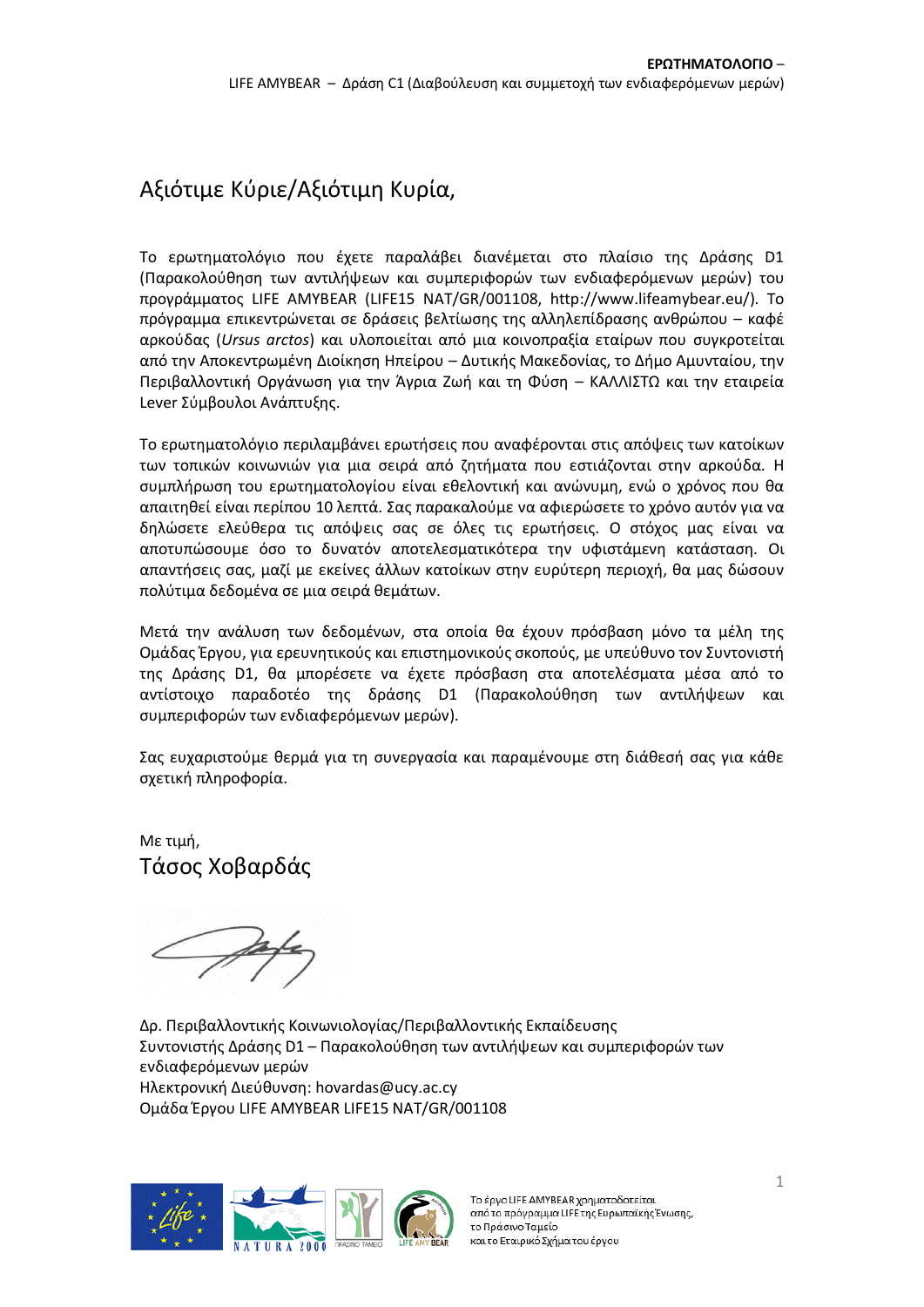Παρακαλούμε καταγράψτε τις πρώτες πέντε λέξεις που σας έρχονται στο νου, όταν ακούτε τον όρο « $\alpha$ ρΚΟύ $\delta\alpha$ » (παρακαλούμε δώστε μια μόνο λέξη σε κάθε γραμμή)

|   | $2 \overline{\phantom{a} \phantom{a} \phantom{a} \phantom{a} \phantom{a}}$ |  |  |
|---|----------------------------------------------------------------------------|--|--|
|   | $3 \overline{\phantom{a} \phantom{a} \phantom{a}}$                         |  |  |
|   | $4 \quad \qquad$                                                           |  |  |
| 5 |                                                                            |  |  |

| Πως θα χαρακτηρίζατε την         | H             | Γνωρίζω μερικά   | H             |
|----------------------------------|---------------|------------------|---------------|
| πληροφόρηση/γνώση σας            | πληροφόρηση/  | πράγματα αλλά θα | πληροφόρηση/  |
| σχετικά με τα παρακάτω θέματα:   | γνώση μου     | ήθελα να μάθω    | γνώση μου     |
|                                  | είναι ελλιπής | περισσότερα      | είναι επαρκής |
| Τον αριθμό των αρκούδων          |               |                  |               |
| (πληθυσμός αρκούδας) στην        |               |                  |               |
| ευρύτερη περιοχή                 |               |                  |               |
| Την Ομάδα Άμεσης Επέμβασης για   |               |                  |               |
| την αντιμετώπιση έκτακτων        |               |                  |               |
| περιστατικών με αρκούδες         |               |                  |               |
| Τις παρεμβάσεις που σχεδιάζονται |               |                  |               |
| στο οδικό δίκτυο για την αποφυγή |               |                  |               |
| ατυχημάτων με αρκούδα            |               |                  |               |
| Τη σχεδιαζόμενη διανομή          |               |                  |               |
| ηλεκτροφόρων περιφράξεων για     |               |                  |               |
| την αποφυγή ζημιών από αρκούδες  |               |                  |               |
| Τη σχεδιαζόμενη διανομή σκύλων   |               |                  |               |
| φύλαξης κοπαδιών για την         |               |                  |               |
| αποφυγή ζημιών από αρκούδες      |               |                  |               |
| Το σχεδιασμό διανομής κυτίου     |               |                  |               |
| πρώτων βοηθειών για              |               |                  |               |
| δηλητηριασμένα σκυλιά            |               |                  |               |
| Τη σχεδιαζόμενη εγκατάσταση      |               |                  |               |
| κάδων απορριμμάτων μη            |               |                  |               |
| ανοιγόμενων από την αρκούδα      |               |                  |               |
| Το σχεδιασμό για πιστοποίηση     |               |                  |               |
| προϊόντων φιλικών προς την       |               |                  |               |
| αρκούδα                          |               |                  |               |
| Το σχεδιασμό για τη διάχυση της  |               |                  |               |
| τουριστικής κίνησης με αναφορά   |               |                  |               |
| στην αρκούδα                     |               |                  |               |

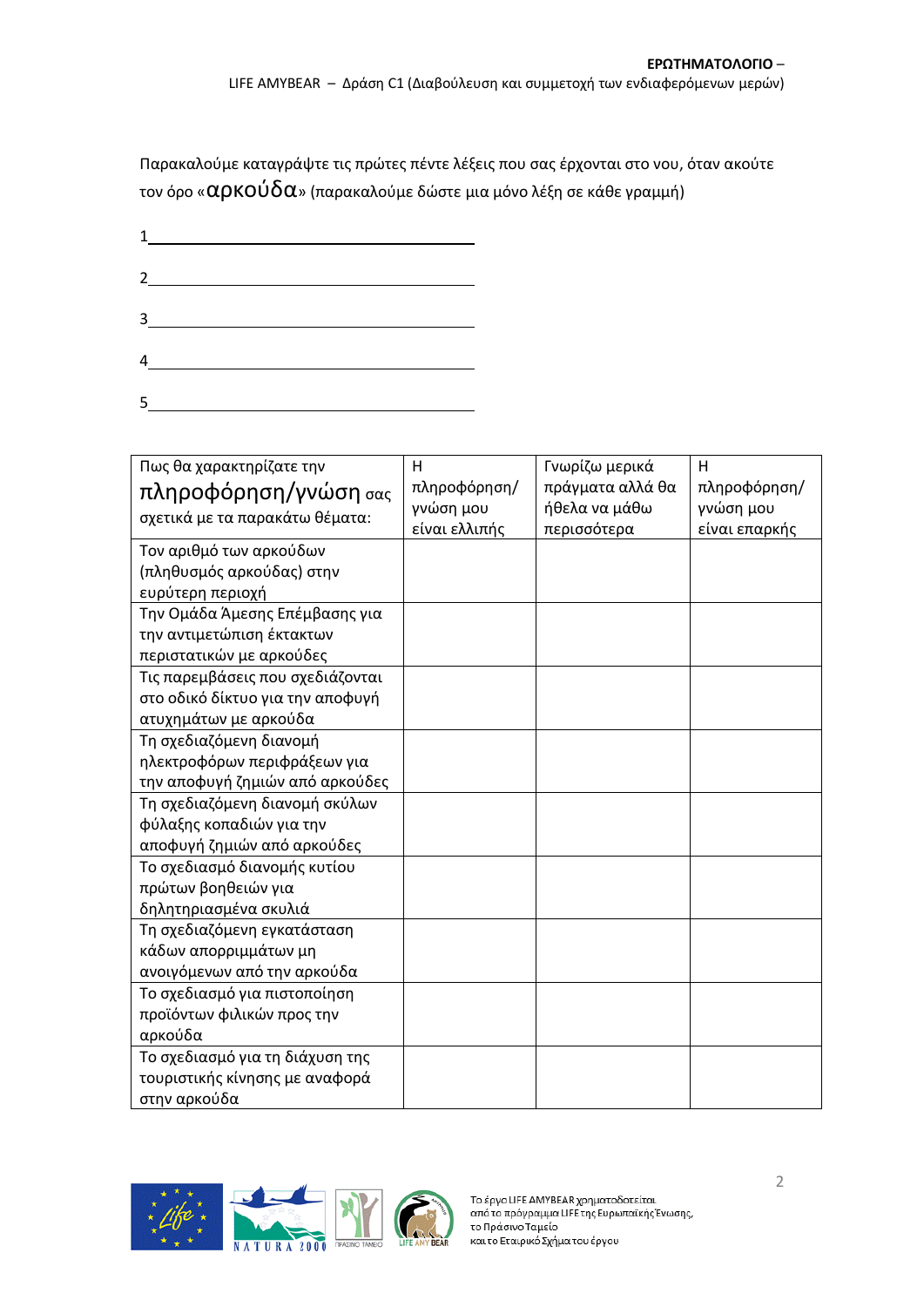| Συζητάτε ποτέ ζητήματα για την αρκούδα με    | Ναι |  |
|----------------------------------------------|-----|--|
| κάποιους από τους παρακάτω;                  |     |  |
| Αιρετοί εκπρόσωποι της τοπικής αυτοδιοίκησης |     |  |
| Αγρότες                                      |     |  |
| Κτηνοτρόφοι                                  |     |  |
| Μελισσοκόμοι                                 |     |  |
| Δασολόγοι/δασικοί υπάλληλοι                  |     |  |
| Κυνηγοί                                      |     |  |
| Επιχειρηματίες/απασχολούμενοι στον τουρισμό  |     |  |
| Επισκέπτες της περιοχής                      |     |  |
| Οικολόγοι/μέλη περιβαλλοντικών οργανώσεων    |     |  |

| Πόσο Εμπιστεύεστε τους παρακάτω όταν         | Λίγο | Πολύ |
|----------------------------------------------|------|------|
| συζητάτε μαζί τους για την αρκούδα;          |      |      |
|                                              |      |      |
| Αιρετοί εκπρόσωποι της τοπικής αυτοδιοίκησης |      |      |
| Αγρότες                                      |      |      |
| Κτηνοτρόφοι                                  |      |      |
| Μελισσοκόμοι                                 |      |      |
| Δασολόγοι/δασικοί υπάλληλοι                  |      |      |
| Κυνηγοί                                      |      |      |
| Επιχειρηματίες/απασχολούμενοι στον τουρισμό  |      |      |
| Επισκέπτες της περιοχής                      |      |      |
| Οικολόγοι/μέλη περιβαλλοντικών οργανώσεων    |      |      |

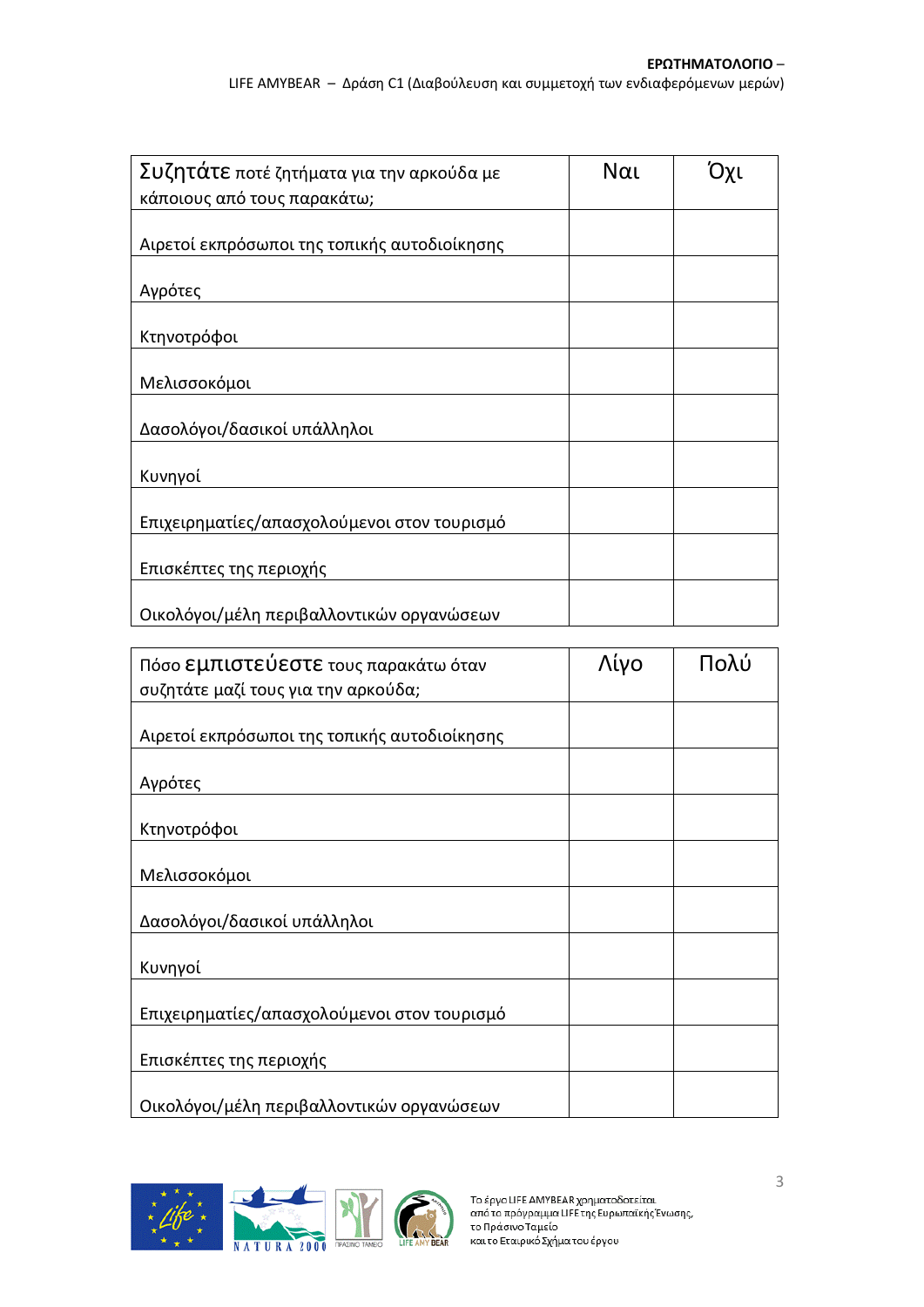**ΕΡΩΤΗΜΑΤΟΛΟΓΙΟ** –

LIFE AMYBEAR – Δράση C1 (Διαβούλευση και συμμετοχή των ενδιαφερόμενων μερών)

| Διαφωνείτε ή συμφωνείτε με τα παρακάτω;                                                         | Διαφωνώ<br>ριζικά | Διαφωνώ | Ούτε διαφωνώ/<br>ούτε συμφωνώ | Συμφωνώ | Συμφωνώ<br>απόλυτα |
|-------------------------------------------------------------------------------------------------|-------------------|---------|-------------------------------|---------|--------------------|
| Καμία ζημιά από αρκούδα δεν είναι ανεκτή από τους κατοίκους της                                 |                   |         |                               |         |                    |
| περιοχής<br>Υπάρχει πολλή γραφειοκρατία για να ζητήσει κανείς αποζημίωση για                    |                   |         |                               |         |                    |
| ζημιά από αρκούδα                                                                               |                   |         |                               |         |                    |
| Οι κάτοικοι της περιοχής δε διεκδικούν αποζημιώσεις για τις ζημιές που<br>έχουν από αρκούδα     |                   |         |                               |         |                    |
| Οι ηλεκτροφόρες περιφράξεις προστατεύουν αποτελεσματικά τους                                    |                   |         |                               |         |                    |
| παραγωγούς από την αρκούδα<br>Οι ηλεκτροφόρες περιφράξεις δεν μπορούν να αποτρέψουν την αρκούδα |                   |         |                               |         |                    |
| να κάνει ζημιά                                                                                  |                   |         |                               |         |                    |
| Όσοι χρησιμοποιούν ηλεκτροφόρες περιφράξεις έχουν λιγότερες ζημιές                              |                   |         |                               |         |                    |
| από αρκούδα                                                                                     |                   |         |                               |         |                    |
| Στην περιοχή υπάρχουν καλά σκυλιά για τη φύλαξη των κτηνοτροφικών                               |                   |         |                               |         |                    |
| ζώων                                                                                            |                   |         |                               |         |                    |
| Οι κάτοικοι συνεργάζονται μεταξύ τους για να διατηρήσουν τα καλά<br>σκυλιά στην περιοχή         |                   |         |                               |         |                    |
| Τα καλά σκυλιά μπορεί να είναι αποτελεσματικά στην προστασία των                                |                   |         |                               |         |                    |
| κτηνοτροφικών ζώων από την αρκούδα                                                              |                   |         |                               |         |                    |
| Πολλοί χρησιμοποιούν ακόμη δηλητηριασμένα δολώματα (φόλες) στην                                 |                   |         |                               |         |                    |
| περιοχή                                                                                         |                   |         |                               |         |                    |
| Τα δηλητηριασμένα δολώματα (φόλες) μπορεί να προκαλέσουν πολύ                                   |                   |         |                               |         |                    |
| σοβαρές ζημιές                                                                                  |                   |         |                               |         |                    |
| Κανείς δεν απευθύνεται στις αρμόδιες αρχές για το θέμα των                                      |                   |         |                               |         |                    |
| δηλητηριασμένων δολωμάτων (φόλες)                                                               |                   |         |                               |         |                    |
| Οι αρκούδες δημιουργούν πολλούς κινδύνους για τους κυνηγούς της                                 |                   |         |                               |         |                    |
| ευρύτερης περιοχής                                                                              |                   |         |                               |         |                    |

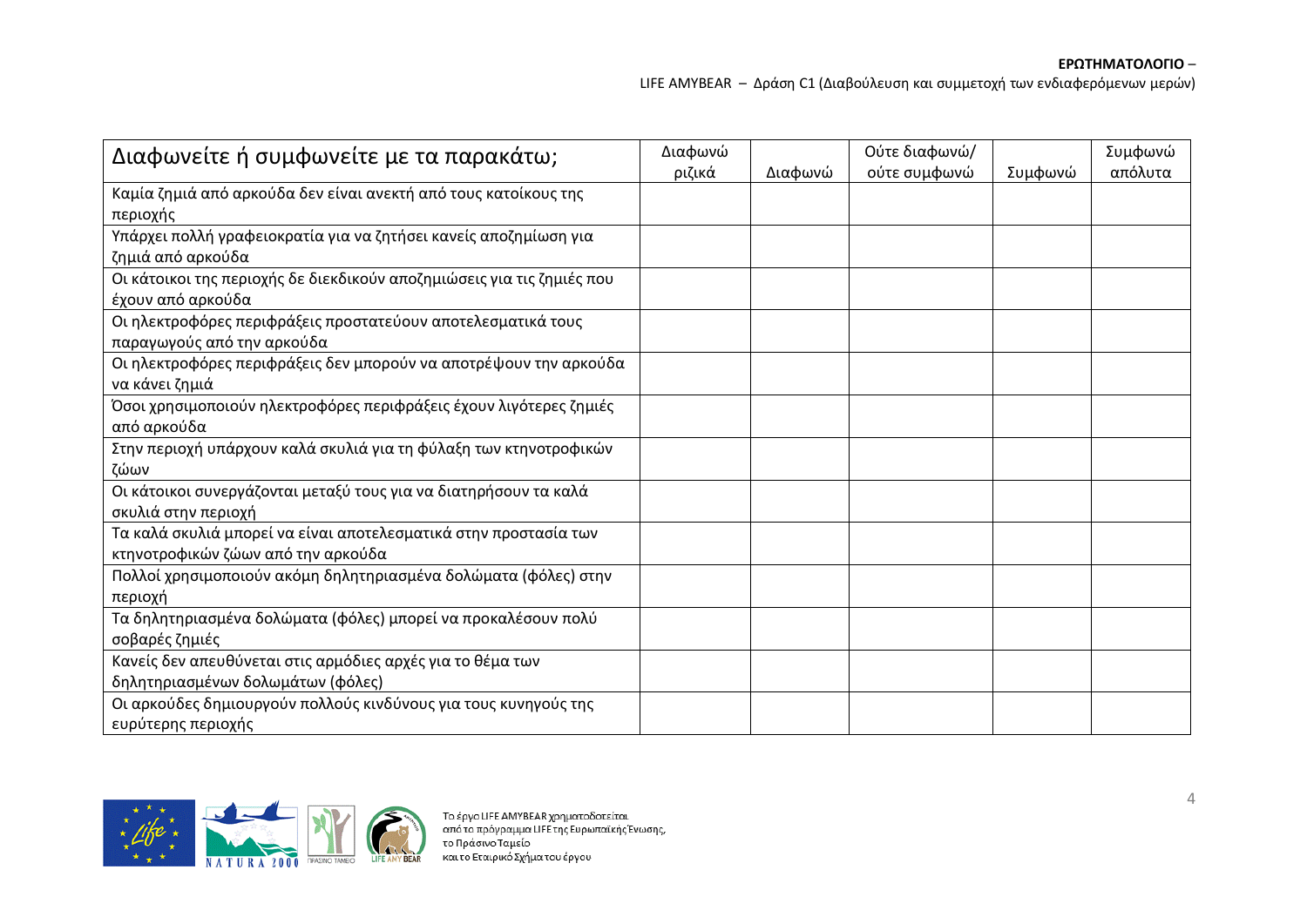**ΕΡΩΤΗΜΑΤΟΛΟΓΙΟ** –

LIFE AMYBEAR – Δράση C1 (Διαβούλευση και συμμετοχή των ενδιαφερόμενων μερών)

| Διαφωνείτε ή συμφωνείτε με τα παρακάτω;                                                                         | Διαφωνώ<br>ριζικά | Διαφωνώ | Ούτε διαφωνώ/<br>ούτε συμφωνώ | Συμφωνώ | Συμφωνώ<br>απόλυτα |
|-----------------------------------------------------------------------------------------------------------------|-------------------|---------|-------------------------------|---------|--------------------|
| Οι κυνηγοί προσαρμόζουν τις τακτικές τους σύμφωνα με την παρουσία                                               |                   |         |                               |         |                    |
| της αρκούδας<br>Οι αρκούδες είναι σήμερα πιο εξοικειωμένες με τους ανθρώπους<br>συγκριτικά με το παρελθόν       |                   |         |                               |         |                    |
| Οι αρκούδες σήμερα είναι διαφορετικές από εκείνες που υπήρχαν<br>παλαιότερα στην περιοχή                        |                   |         |                               |         |                    |
| Υπάρχουν κάποιοι που απελευθερώνουν συστηματικά αρκούδες στην<br>ευρύτερη περιοχή                               |                   |         |                               |         |                    |
| Ο αριθμός των αρκούδων αυξάνει συνεχώς τα τελευταία χρόνια στην<br>περιοχή                                      |                   |         |                               |         |                    |
| Οι αρκούδες στην περιοχή δεν πρέπει να αυξηθούν πάνω από τον<br>σημερινό τους αριθμό                            |                   |         |                               |         |                    |
| Οι αρκούδες είναι σήμερα περισσότερες από αυτές που μπορεί να<br>φιλοξενήσει η περιοχή                          |                   |         |                               |         |                    |
| Ο κίνδυνος για τους κατοίκους της περιοχής από την αρκούδα είναι<br>μεγάλος, ακόμη και μέσα σε χωριά            |                   |         |                               |         |                    |
| Ο κίνδυνος για τροχαία ατυχήματα με την αρκούδα είναι μεγάλος στο<br>οδικό δίκτυο της περιοχής                  |                   |         |                               |         |                    |
| Οι επισκέπτες της περιοχής διατρέχουν σημαντικό κίνδυνο από την<br>παρουσία της αρκούδας                        |                   |         |                               |         |                    |
| Η παρουσία της αρκούδας μπορεί να ενισχύσει την τουριστική κίνηση<br>στην περιοχή                               |                   |         |                               |         |                    |
| Η παρουσία της αρκούδας μπορεί να αξιοποιηθεί για την αύξηση της<br>προστιθέμενης αξίας των αγροτικών προϊόντων |                   |         |                               |         |                    |
| Η παρουσία της αρκούδας μπορεί να δώσει σημαντικές δυνατότητες<br>ανάπτυξης στην περιοχή                        |                   |         |                               |         |                    |